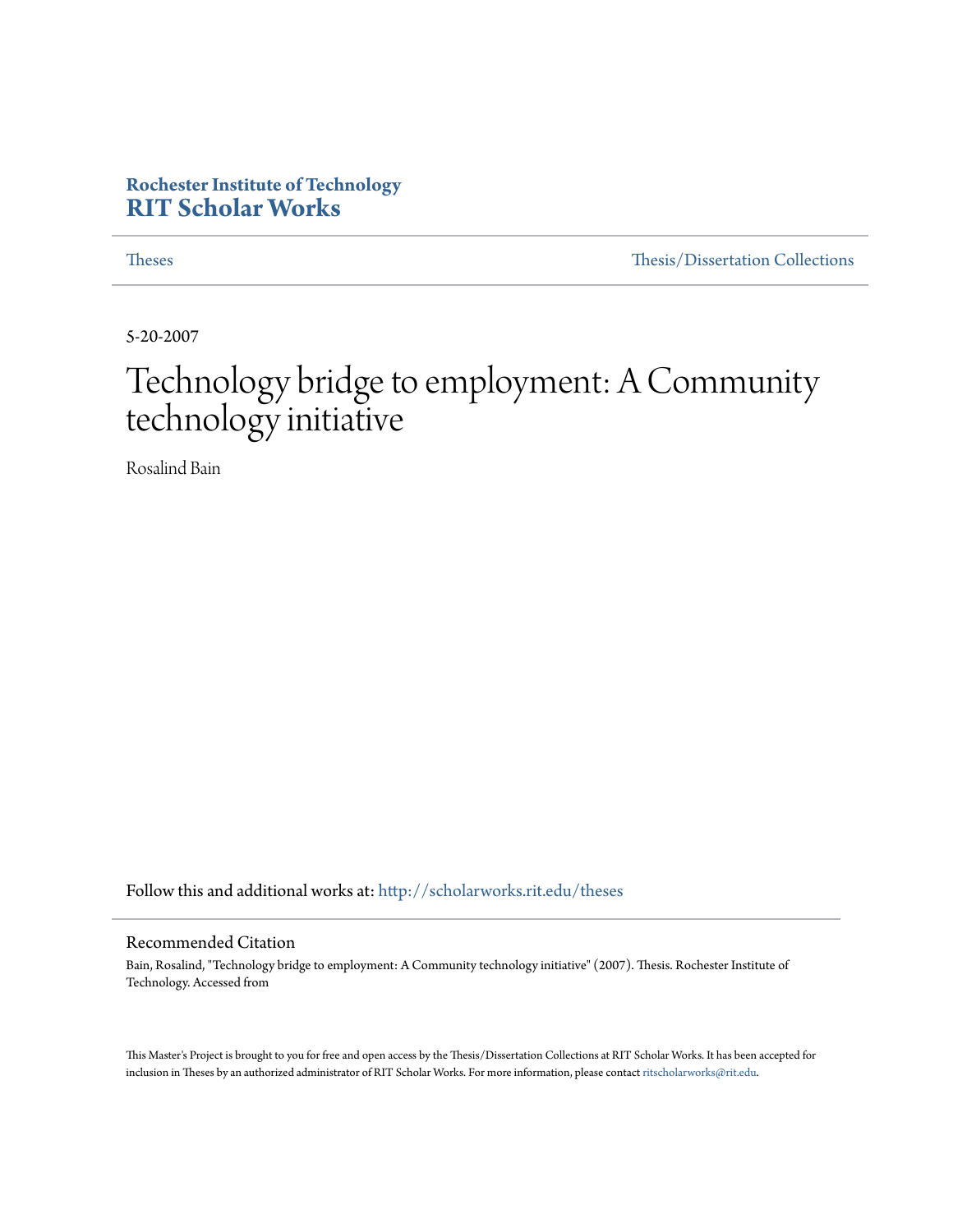Technology Bridge to Employment: A Community Technology Initiative

"Submitted as a Capstone Project Report in fulfillment of a Master of Science Degree in Professional Studies at the Center for Multidisciplinary Studies of the Rochester Institute of Technology."

> Rosalind Bain 5/20/07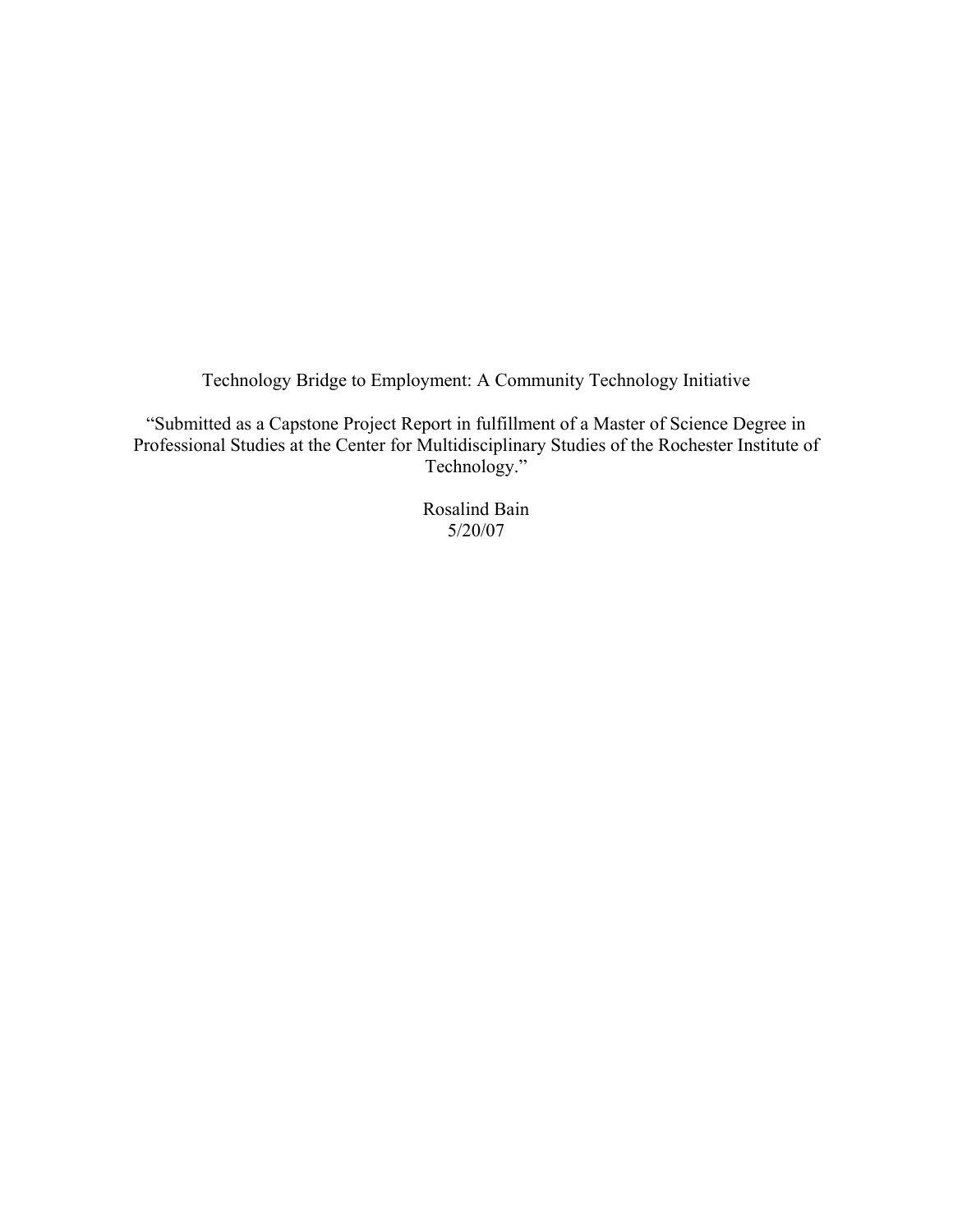### Table of Contents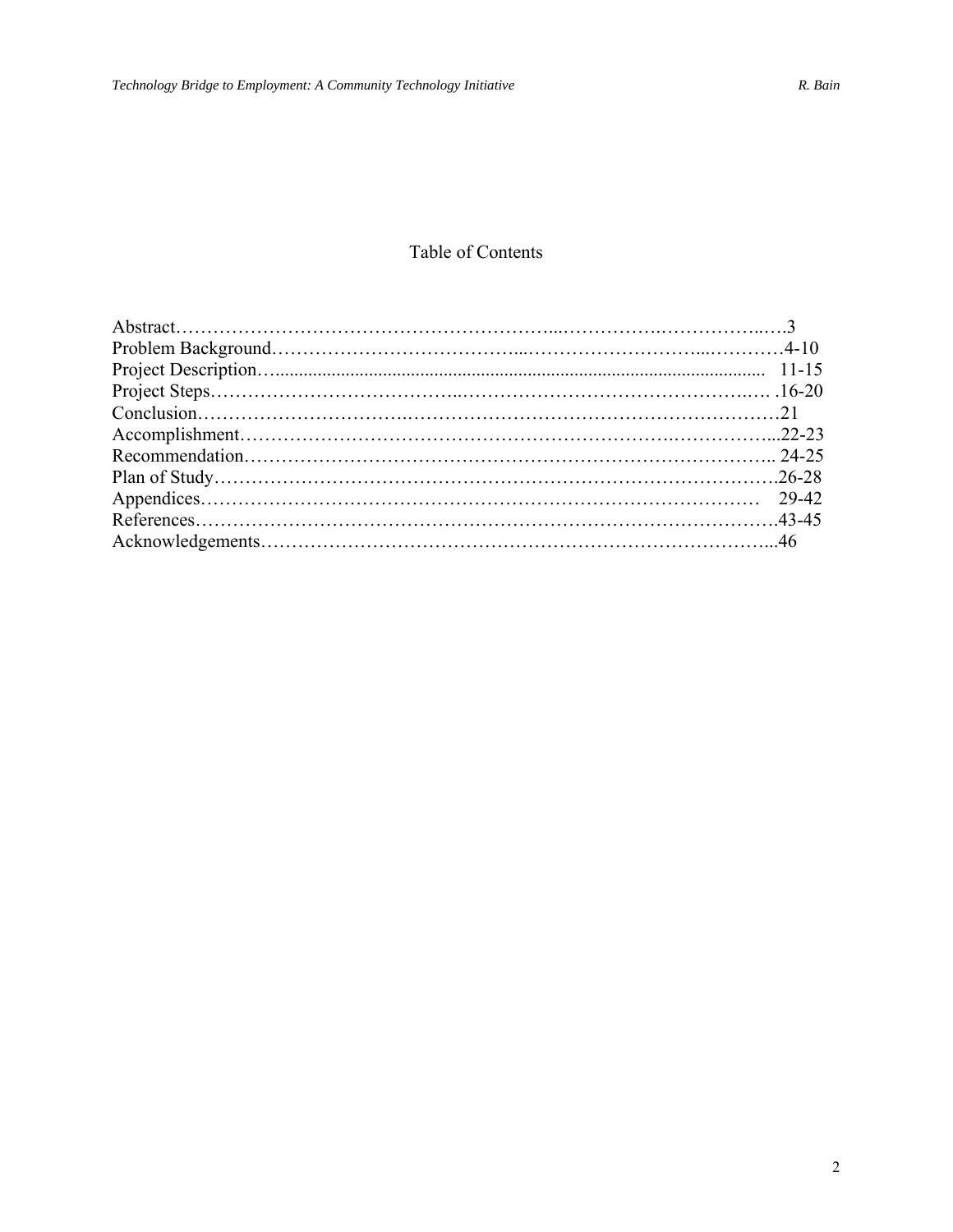#### I. Abstract:

As the economic gap continues to widen between the rich and poor, we will continue to see people (primarily the poor) experiencing a number of social problems, including being cut off from accessing modern technology. In many small cities and rural areas throughout the United States, there is sufficient evidence that shows poor people are not as connected to or knowledgeable about modern technological advances and their application within the wider society. This puts them at a disadvantage and hinders their chances for both professional and economic growth. The author involved in the capstone served as the volunteer lead instructor and coordinator of *Technology Bridge to Employment,* an eight-week, intensive computer-based job skills and life skills training program at the Baden Street Settlement, Advanced Technology Training and Information Networking (ATTAIN) Lab, and accomplished the following objectives:

- $\checkmark$  Increased utilization of technology within an urban population with limited. Technology access, thus helping bridge the digital divide.
- $\checkmark$  Increased personal and professional development of program participants.
- $\checkmark$  Increased program services.
- $\checkmark$  Increased Baden ATTAIN Lab usage, particularly during evening program.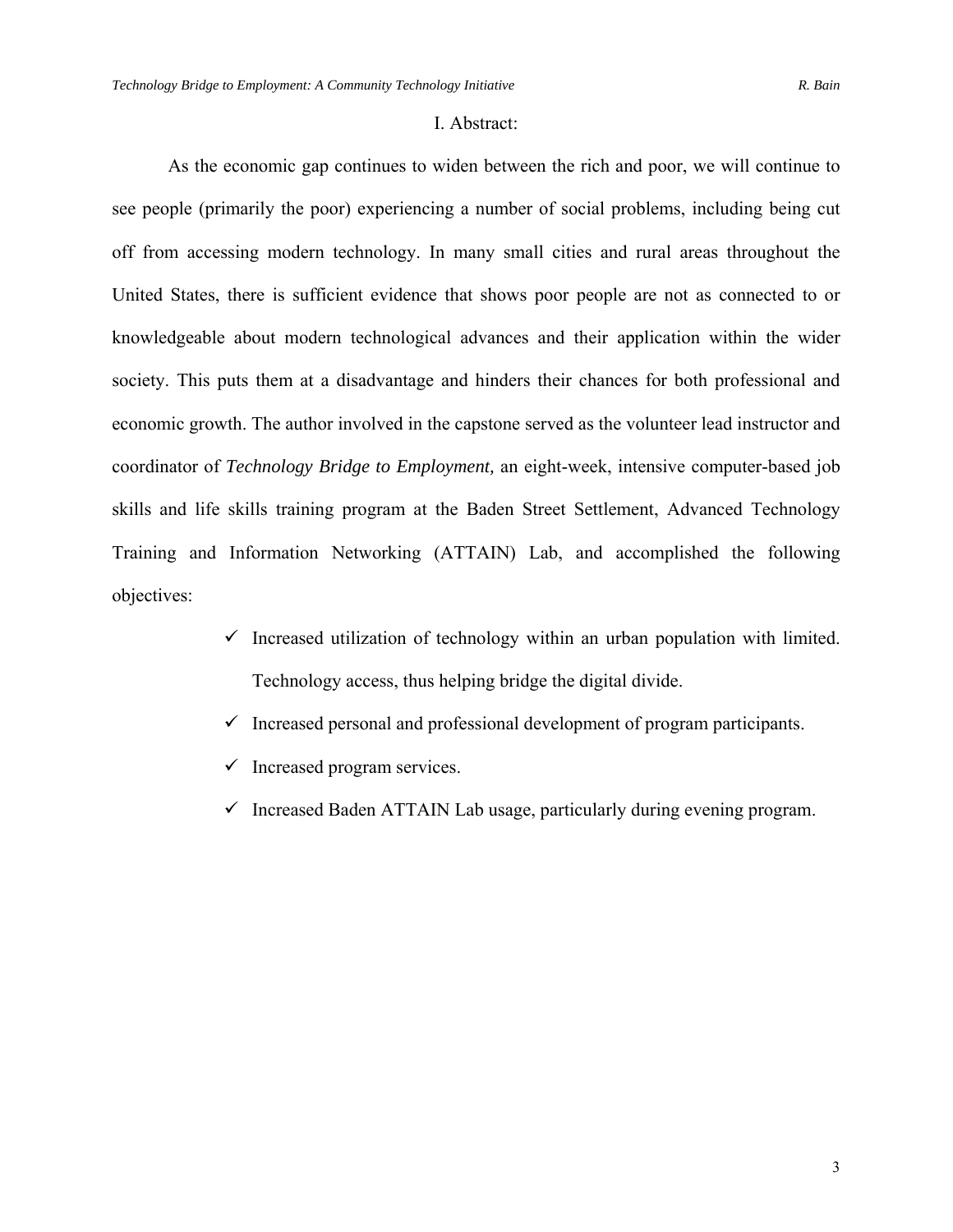#### II. Problem Background:

 A "digital divide" affects low-income citizens sociologically, economically, educationally and politically. Former United States Assistant Secretary for Commerce Telecommunications, Larry Irving, Jr., is credited with coining the term "digital divide" referring to "the existing gap in access to information services between those who could afford to purchase the computer hardware and software necessary to participate in the global information network and low income families and communities that cannot" (Dragulanescu, 2002, p.139).

Falling Through the Net: Toward Digital Inclusion: A Report on American's Access to Technology Tools (October 2000), a collaborative study by the US Department of Commerce, Economic and Statistics Administration and National Telecommunications and Information Administration (NTIA) is an exhaustive study of Information Technology (IT) access in America comparing primarily years 1998 and 2000. Examined are three main types of computer and Internet access (cable and digital) in America: Part I – Among Households which includes factors such as geographic location, income, race, and household type; Part  $II - By$  Individuals relative to age, gender, and labor force status; and Part III – People With Disabilities that affect mobility, hearing, sight, manual dexterity, and learning comprehension. Their data shows that economically advantaged tend to have household computers and Internet access. On the other hand, economically disadvantaged people made less use of household computers and Internet access. In 1998 the percent of U. S. Households with a computer were less than 20% but increased to over 80% in the year 2000 (Shapiro, and Rohde 2000), (See chart below).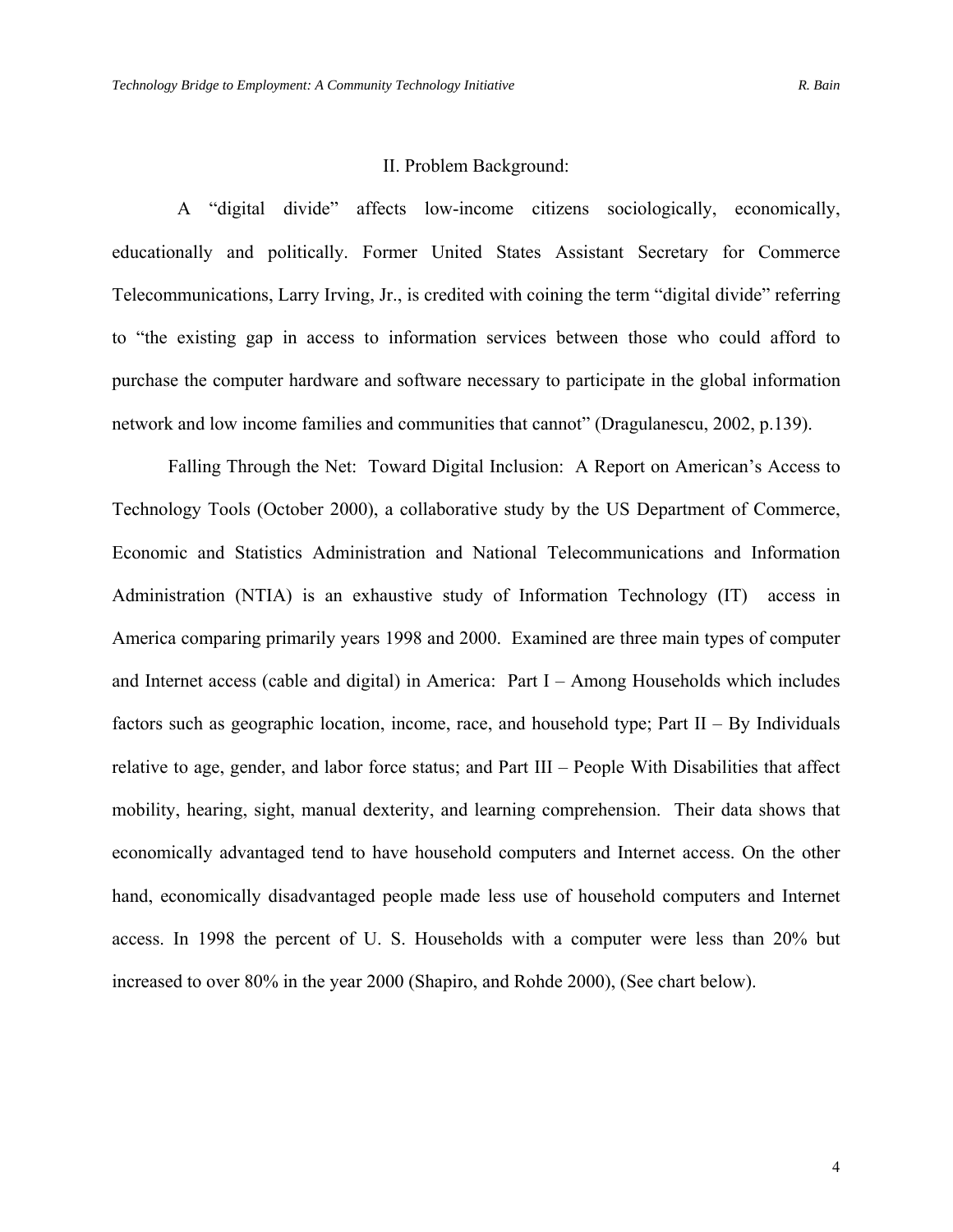

Percent of U.S. Households with a Computer By Income (\$000s), 1998 and 2000

(Shapiro and Rhode 2000)

Hence, it is not difficult to realize that there are severe economic consequences for people who do not have computer or Internet access.

According to the Center for Urban Policy Research, "Data from the most recent (NTIA) survey show that 'households with incomes of less than \$20,000 and Black households are twice as likely to get Internet access through a public library or community center than are households earning more than \$20,000 or White households. [Additionally,] the same households that are using community access centers at higher rates are also using the Internet more often than other groups to find jobs or for educational purpose" (Center for Urban Policy Research, Rutgers University 2006, p.81). Even though some might believe the poor are not concerned with adopting modern technology or with the application of technology in their general or working lives, this is not necessarily always the case. Poor people are going to the libraries and community centers to get connected. They, like people who are better off financially, realize the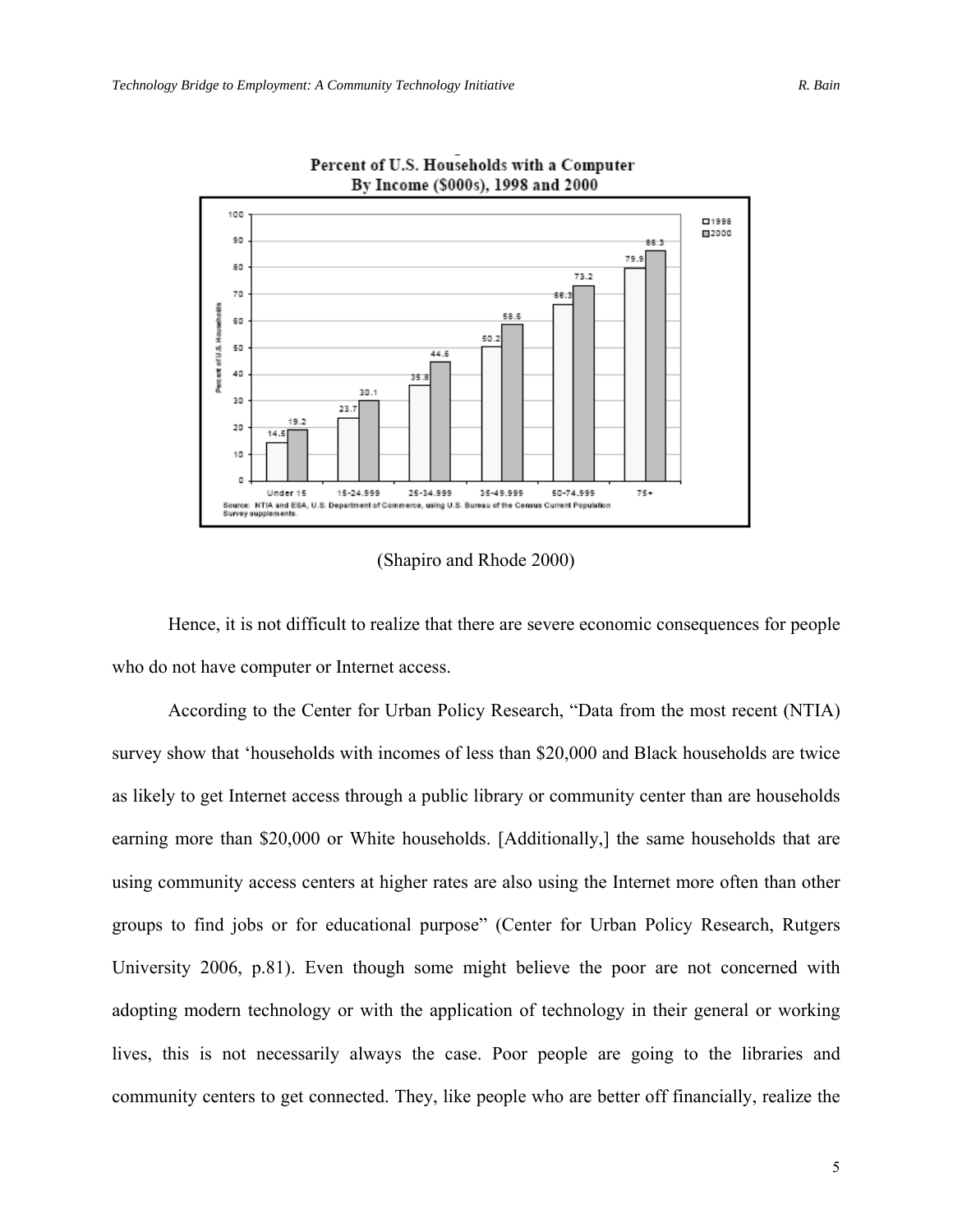long-term benefits of becoming computer literate. It is undoubtedly a step in the right direction when one, regardless of income, can successfully navigate different types of information devices.

Robinson 2007 states, "Internet usage increases with individuals with higher income levels and decreases with those with lower income levels." Again, we have seen that one's income directly correlates to one's access to Internet usage (pg.1)

In order for everyone to have equal access to technology, various tools need to be implemented. According to Roach 2007, "In March 2004, President George W. Bush called for the national adoption of universal, affordable broadband access by 2007. The purpose of the initiative was to stay on the cutting edge of the technological change" (pg.1) interestingly, we are seeing that it is not only income that creates the gap in Internet usage; geography also plays a crucial role. Thus, the combination of low income together with rural geography puts people at a greater technological disadvantage. I conclude that access to technology and broad band access should be a fundamental right of all citizens regardless of race, gender, economical background, or geographical location and not be construed as a luxury. I suggest one way to accomplish this task is by educating under-represented populations.

Nicholson 2007, discuss strategies that educational professionals can implement to encourage "under-represented populations" (that is, minorities and females) to enter computerrelated studies and the economic implications of doing/not doing so are stressed. The three main reasons given for increasing diversity within IT fields are: 1) Continued Industrial Growth. In the US, considering the increased minority population, a desire for industrial growth will necessitate adding females and minorities the ranks of IT profession also; 2) Technological Innovation. Cultural and gender diversity enhances the range of ideas, thus lessening industrially and technologically biased inventions; and 3) Economic Disparity Reduction. IT fields are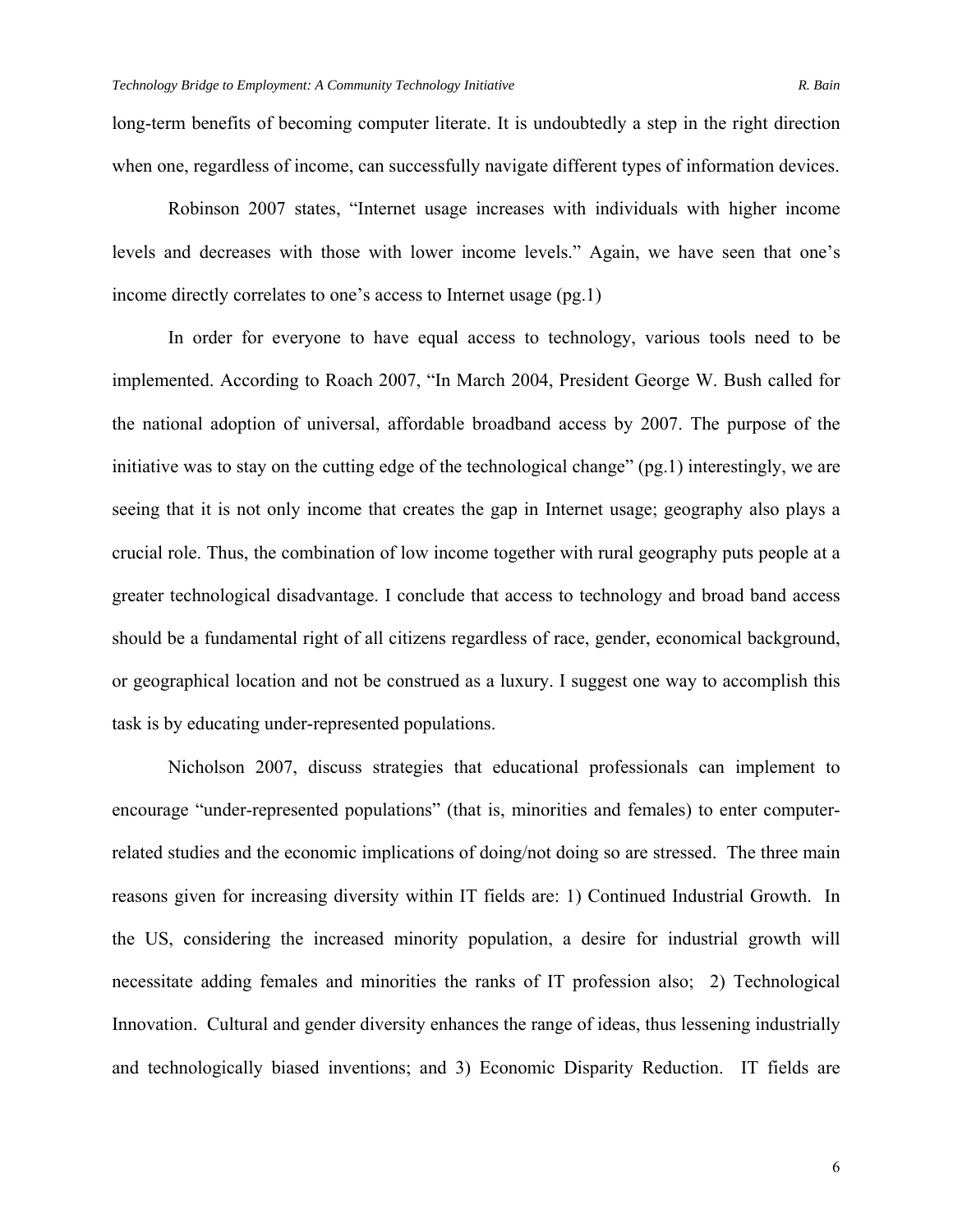expected to generate higher incomes and therefore, minorities and women will need to enter

these fields to be economically viable in this IT era (p. 123).

According to Mossberger 2006,

"Technology inequalities based on race and ethnicity presents a paradox. African-Americans and Latinos have lower rates of access and skill, even accounting for socioeconomic factors. Yet African-Americans, and to a lesser extent, Latinos, also have more positive attitudes toward information technology than similarly situated whites. Because attitudes cannot explain lower rates of access and skill, the study hypothesizes that racial segregation and concentrated poverty have restricted opportunities to learn about and use technology  $(p.583)$ ".

Financial equity is extremely important for low-income families not knowing how to access

financial resources online. According to Barr 2004,

"The consequences of not having access to mainstream financial services can be severe. Highcost financial services reduce disposable income for those least able to afford it. Such services reduce the value of government transfer programs, including the EITC, and may undermine federal and state initiatives to improve workforce participation and reward work. Lack of access to mainstream financial services also undermines the ability of the poor to save and to access credit, reducing their long-term wealth. Low-income people using check cashers may be more susceptible to robbery because they tend to cash their entire paycheck at regular time periods .Additionally, reducing inefficiencies in the payments system for the poor may have modest positive effects on the economy" (p.121).

According to Kuttan 2003, "Computers and the Internet give us more chances to move more

people out of poverty more quickly than at any time in all of human history. The key lays in access to the proper IT training for those who could benefit the most: minorities, women, and the poor. With access to IT training, minorities, women, and the poor can take advantage of the current and future boom of IT Jobs. Because IT Jobs have higher average salaries minorities, women, and the poor could quickly catch up in income to the rest of society and if minorities and the poor do not receive better access to IT training today not only will they miss out on an historic opportunity, so will society as a whole." In addition the author further elaborates, **"**1)There is a closing window for social and economic parity; 2) the technology haves and have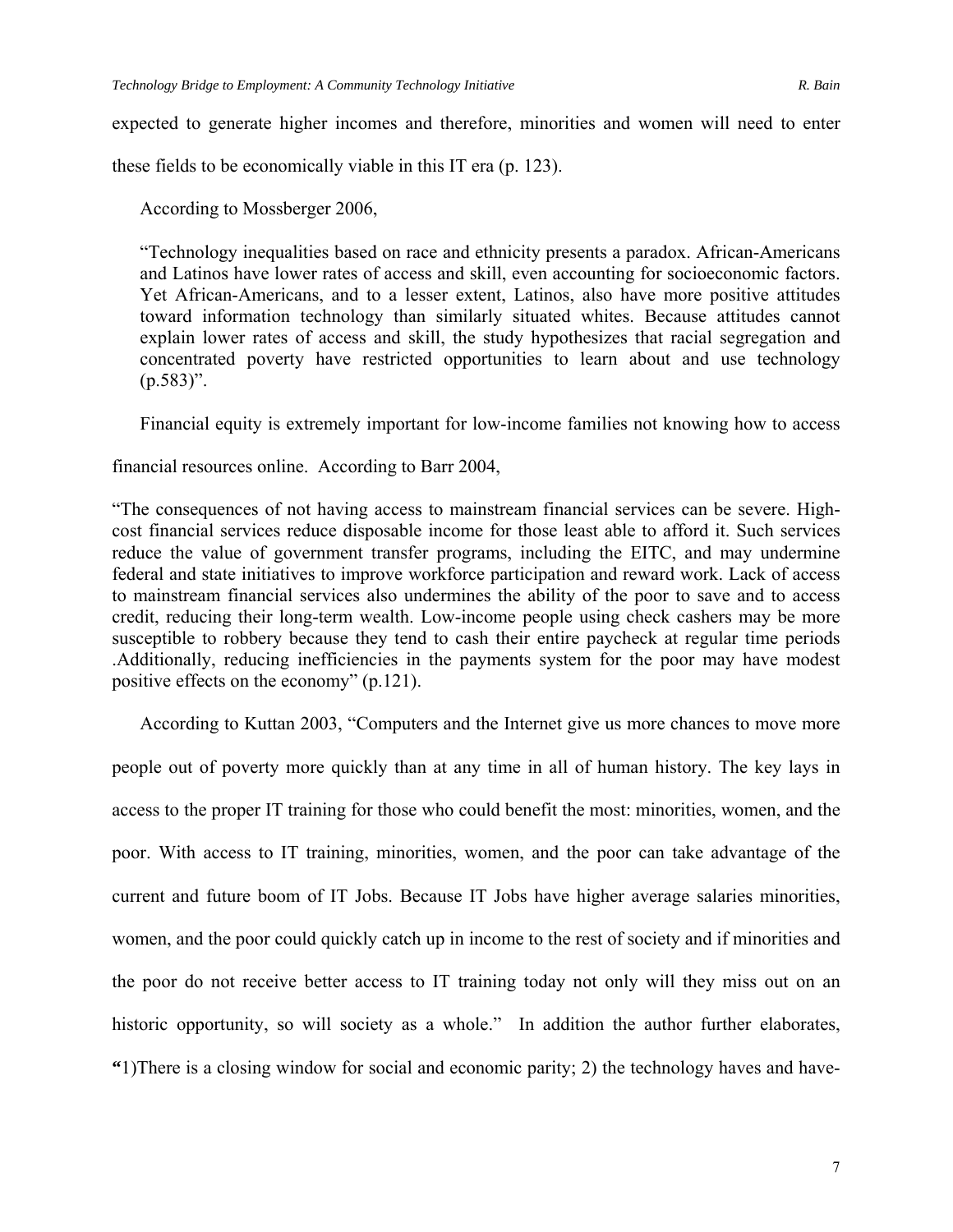nots are diverging and that today's information poor will be tomorrow's informationimpoverished; 3) the future of America's economic development and the soundness of its democracy are at stake." (Pp.53-54)

 Davies 2003 defines Community Technology Centers (CTCs) as nonprofit, locally-based organizations that provide IT to groups that do not get access to it in other ways. They cover a wide range of types of organizations, including: 1) Stand-alone centers created explicitly to address information technology (IT) and digital divide issues, such as access, training, and content; 2.) multi-service agencies in which CTCs are part of organizations or institutions such as a public library, a YWCA; and 3.) Networked CTCs connected by a larger organization such as the Austin FreeNet which provides technology training and access for the community. (Pp.7- 10)

 In 1998, Science Linkages in the Community (SLIC) (housed at the Rochester Museum and Science Center) began to recycle computers for use in non-traditional learning environments (e.g. non-profit organizations). This led to a three-way partnership between the SLIC, United Way Gifts in Kind, and Nortel Industries in Rochester for recycling and distributing refurbished computers received from area corporations, businesses, and individuals. Later, SLIC conducted community focus meetings to increase the availability of computer learning for youth; this resulted in the Community Computers for Rochester (CCR) concept. In 1999, Microsoft Corporation was the first company to award "Connected Learning Community" (CLC) grants, which supported technology access projects at 12 nonprofit organizations across the country. The grants were to provide cash and software locally, with the goal of enhancing learning and communication using IT in disadvantaged communities. SLIC was a recipient of one of the \$ 15,000 grants, which was used to support the establishment of a dedicated lab at the Rochester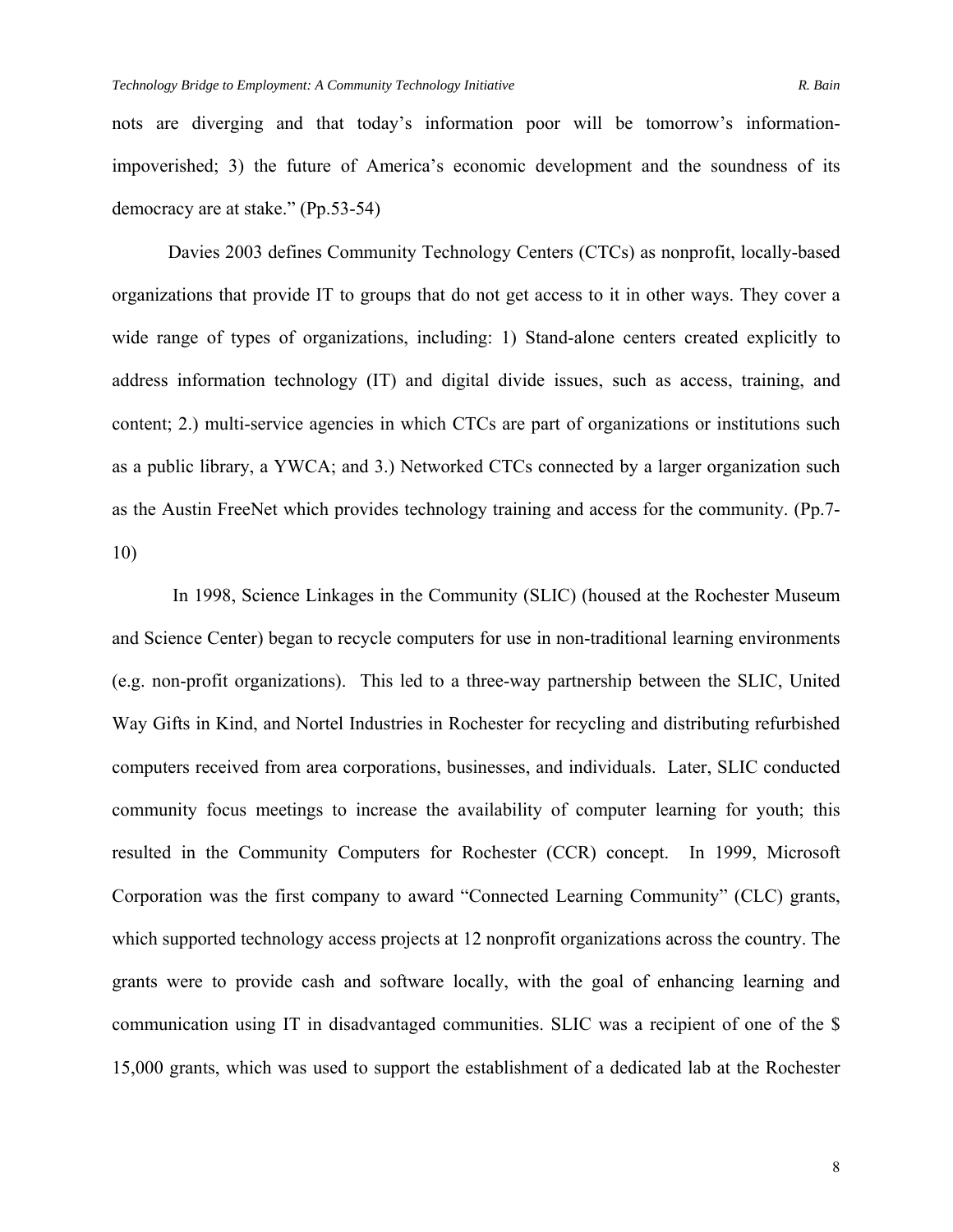Museum and Science Center for training community organization staff and teen computer coaches in the content and delivery of age-appropriate computer learning activities.

In 2000, SLIC was awarded a 3-year grant from the US Department of Education to fund and establish 30 CTCs, ten per year at non-profit organizations throughout the city. By 2004, the end of the funding cycle, SLIC CCR attained its goal of establishing and training "Project champions" for 30 CTC's within non-profit and faith-based organizations. Baden Street Settlement was a cohort in the first group of CCR participants and former Baden employee Alicia Ward was its "Champion." The success of the CCR project at Baden Street Settlement led the agency to seek additional funding to upgrade and maintain its CTC.

Addressing the digital divide was a "hot issue" at the beginning of the new millennium. At this time, the State University of New York (SUNY) University Center for Academic and Workforce Development (UCAWD) received funding and established the ATTAIN project, a statewide technology based employment initiative. To date, there are 30 ATTAIN Labs State wide: 12 SUNY Rochester Educational Opportunity Centers and 18 non-profit community agencies. The ATTAIN Lab at Baden Street Settlement was installed in 2001 and inaugurated in 2002.

In 2000 more than 5,000 nonprofit organizations benefited from over \$39.9 million in cash and \$207 million in software given by Microsoft. As a result, these organizations were better able to fulfill their missions (Microsoft Annual Report of Giving, 2005, p.1). Microsoft believes that by providing training and tools, it can partner to create social and economic opportunities that can transform communities and help people realize their potential. Microsoft's community investment efforts are focused on increasing digital inclusion and bringing the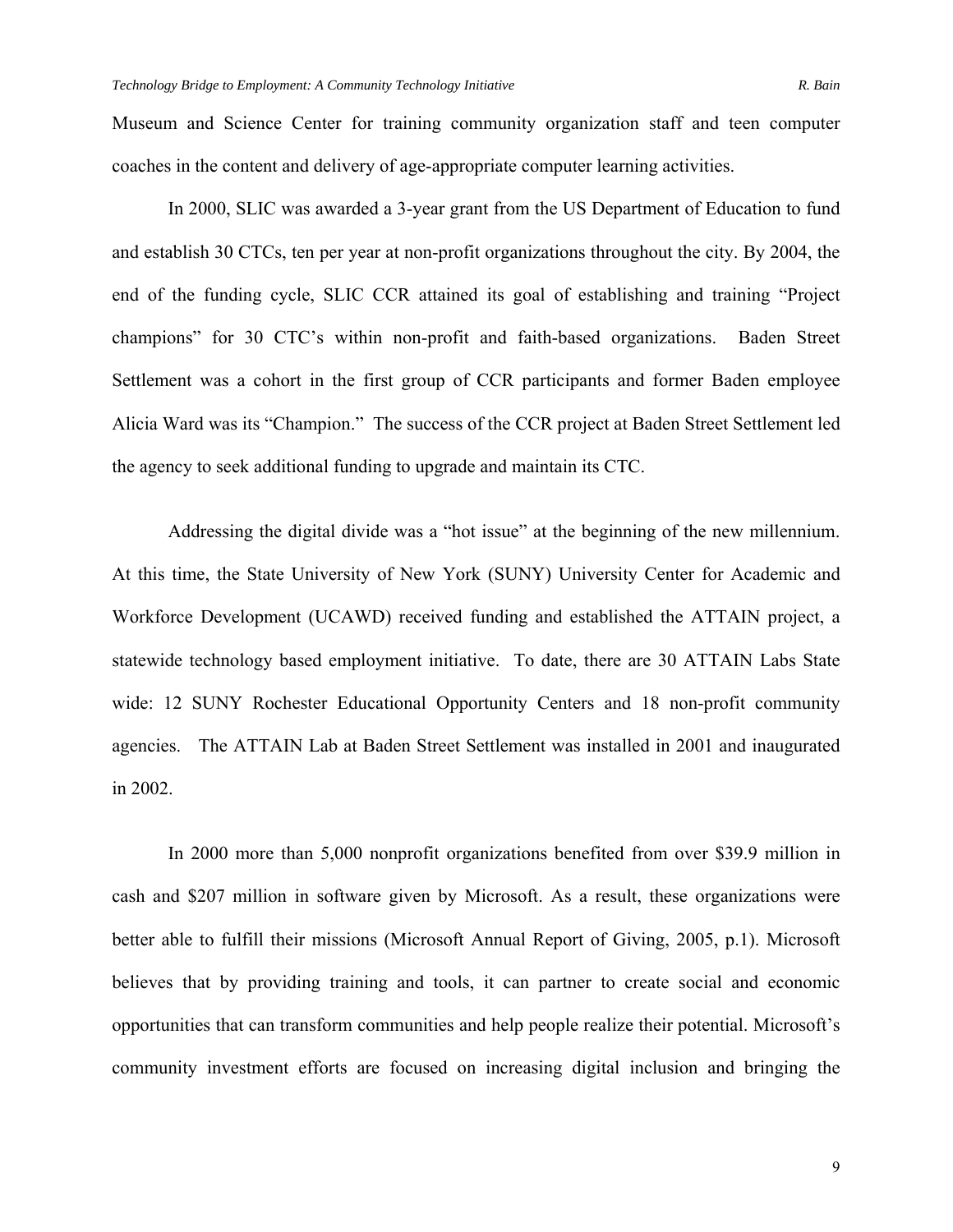benefits of technology and technology skills to a billion more people by 2015. Software

Microsoft designed to broaden digital inclusion and to aid global workforce development is called the *Microsoft Unlimited Potential-Community Technology Skills*. This software and interactive program assists nonprofits in developing and providing technology and job skills development programs through CTC's. Its goal is to integrate and accelerate long-term global business and citizen commitment to bring the benefits of technology to those who currently receive little or no benefits from technology (Microsoft Community Affairs, 2007, p.1).

Other organizations that help to bridge the divide in the community are:

- New York State Department of Labor Workforce Development and Training Division,'
- Rochester Works, which offers ongoing job training assessments and placements,' Work Net, which is a private company that offers job placement services for the difficult to place,'
- Department of Urban Development, which offers free computers Internet services and training to low income families who reside in HUD housing divisions and homes,' and the
- Monroe County/Rochester Workforce Investment Board (LWIB).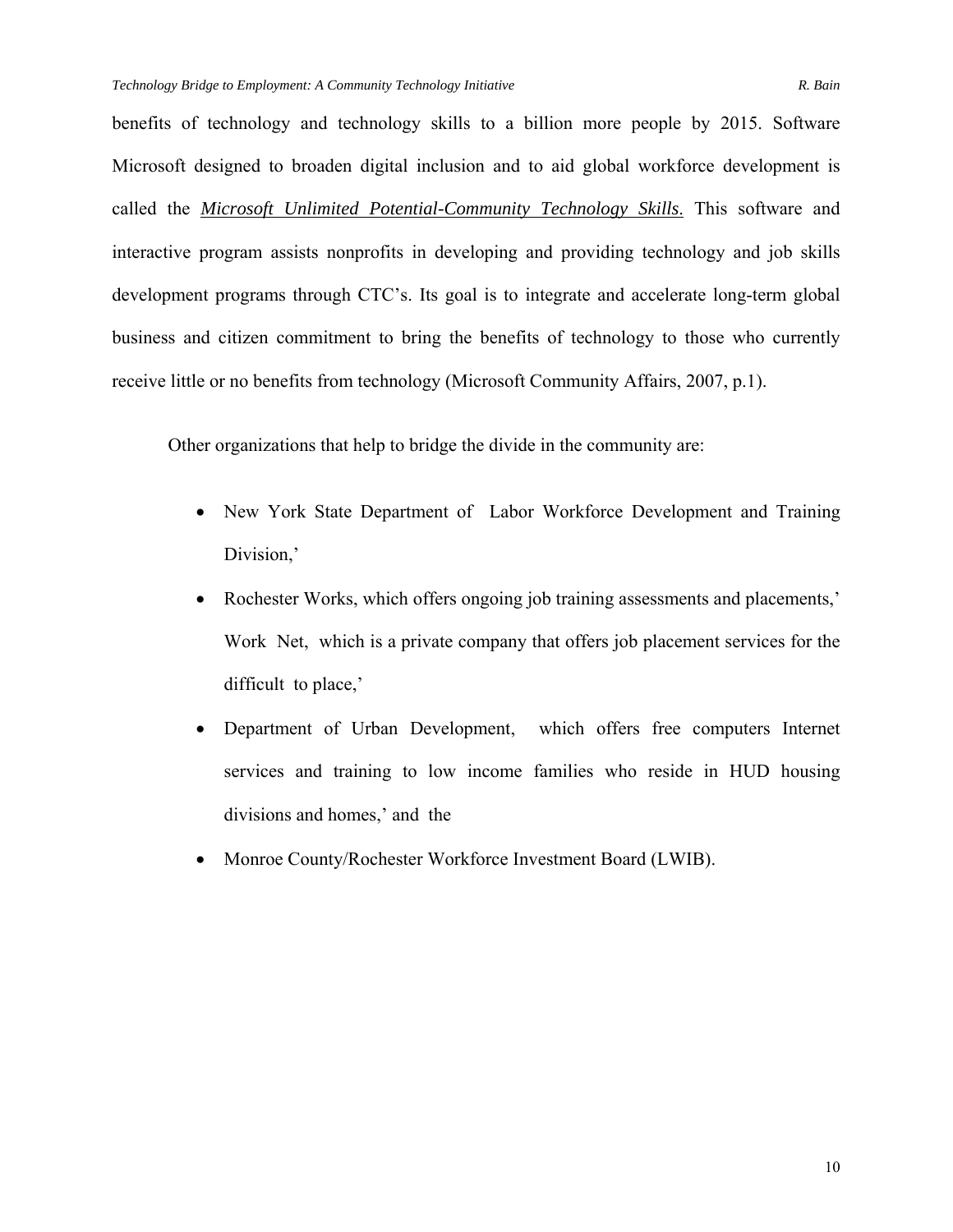#### III. Project Description

This Capstone Project, *Technology Bridge to Employment* (TBE), was an eight-week computer-based job skills training program coordinated, designed and implemented by myself and the Manager of the ATTAIN Lab, Alicia Ward. The workshops were held each Monday night from 6-8 p.m. March 2, through April 23, 2007. The goal of the project was to provide job skills training targeting unemployed and underemployed persons. In January I began meeting with Ms. Ward who, at the time, had a desire to see job assistance participants receive training in current Microsoft software. During the week, on average, more than 30 Welfare-to-Work (WTW) clients attended the Baden ATTAIN Lab to fulfill mandatory Work Experience Program (WEP) hours.

 "In 1996, President Clinton signed into law "The Personal Responsibility and Work Opportunity ACT." This was a comprehensive reform that required work in exchange for timelimited assistance. The bill contains strong work requirement, a performance bonus to reward states for moving welfare recipients into jobs. Some of the changes included: 1) After two years recipients must work while on assistance; 2) To count toward state work requirements, recipients are required to participate in unsubsidized, or unsubsidized employment, on the job training, work experience, community service, 12 months of vocational training, on the job training, work experience, or provide child care to some one participating in community service." (The PRWORA 1996)

In response to the PRWORA I wanted to include welfare to work participants in my workshops so within the six week training program, we managed to recruit, assess and train a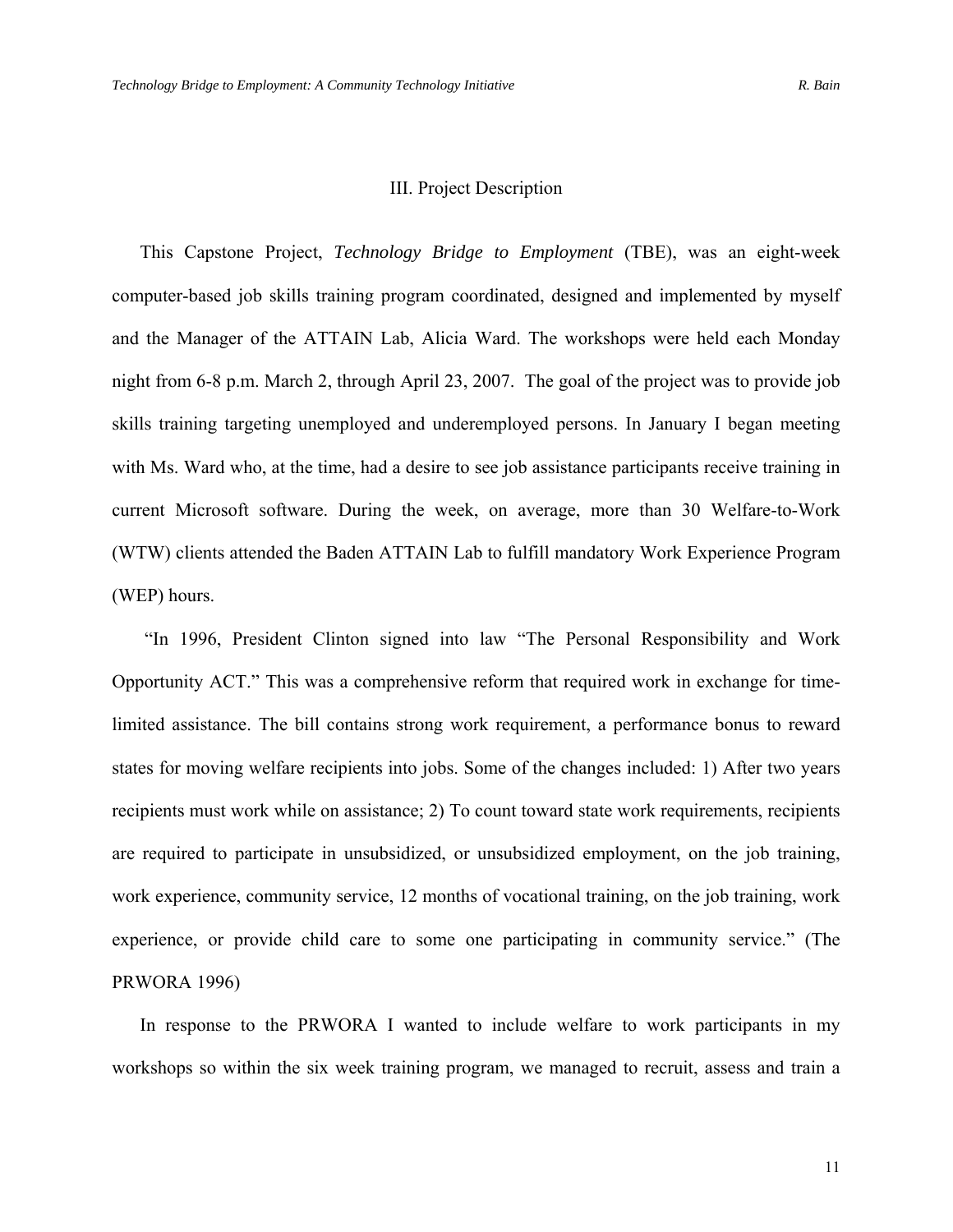total of eight participants. Program participants came for a variety of reasons and were enrolled in Monroe County Department of Human and Health Services Welfare to Work initiatives they also received Temporary Assistance for Needy Families (TANF), a program run by the State of New York, and were referred by such agencies as: Wilson Commencement Park and Baden Street Workforce Development. Other unemployed individuals who received no type of governmental assistance were just looking to increase their technology skills for a better paying job.

To further understand the vital importance of CTCs on the community of Rochester, I gained helpful information about the history of Science Linkages, and its impact on Baden Street from Jemuel Johnson, a previous coordinator of Science linkages who influenced me in creating my program. In addition, he accepted my invitation to conduct a workshop on the Internet history and the impact of the Internet on CTC's.

The Education Specialist of Wilson Commencement Park Dr. June Watkins, and Joseph S. Brown, the Career and Employment specialist, both expressed a desire to have some of the residents of the Wilson Commencement Park attend the workshops. They emailed their residents and sent a thank you letter to the Manager of the ATTAIN Lab thanking us for initiating this project. (See appendix A) Wilson Commencement is a single family housing complex, which gives emergency shelter to homeless individuals with children and women affected by domestic violence. The women live there for a period of two years and are given assistance while they work and attend school; after two years they must look for alternative housing. Due to parenting classes on Monday nights going on at the same time, in addition to some parents attending school day programs for their GED, we managed to recruit only one of their residents for the entire workshop series.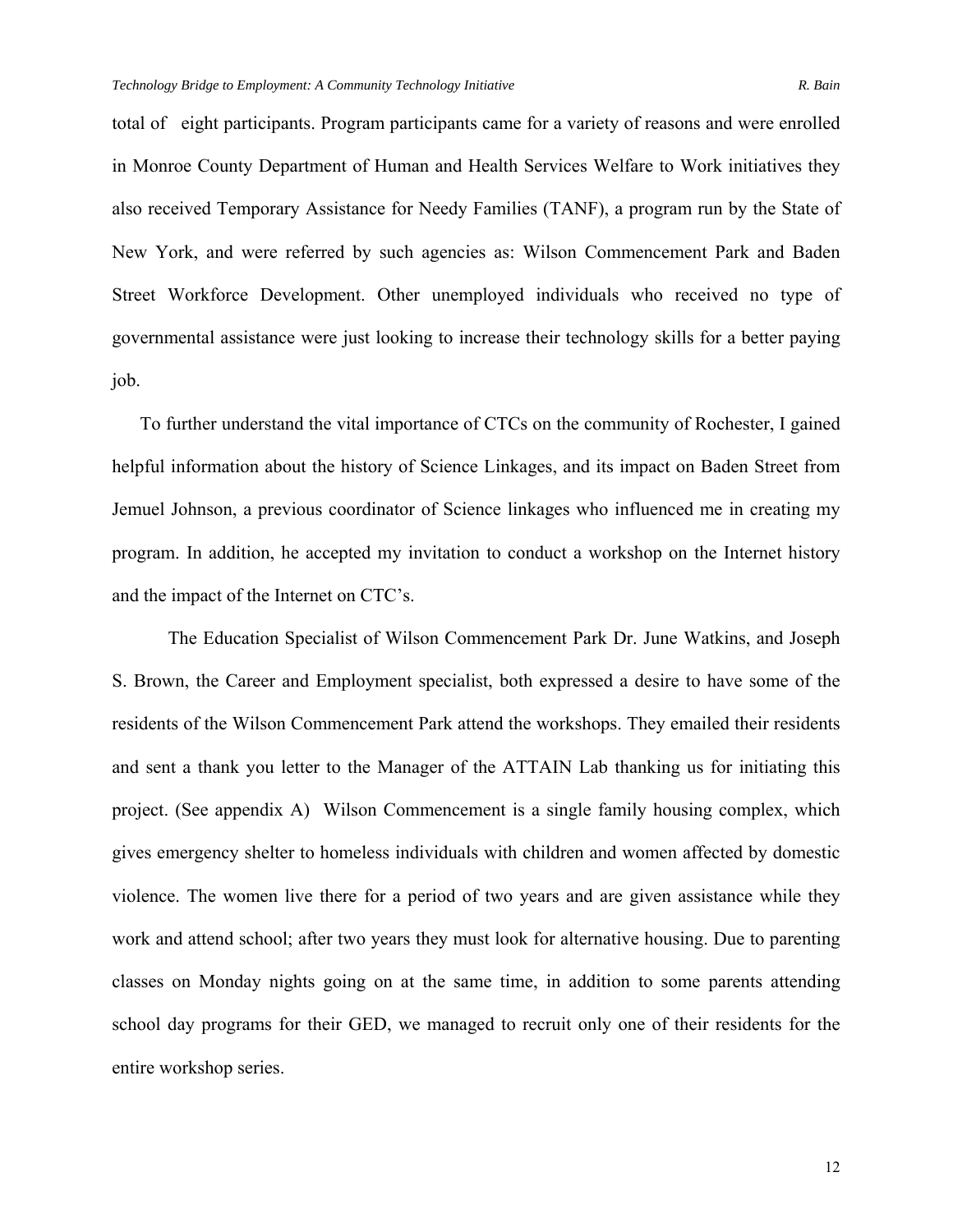I also had the pleasure to collaborate with Earl Barnes, Job Developer at Baden Community Workforce Development, who proposed a life skills workshop. He proposed topics such as stress and time management, as well as budgeting seminars. As a result of our meeting we gained three of our participants in TBE.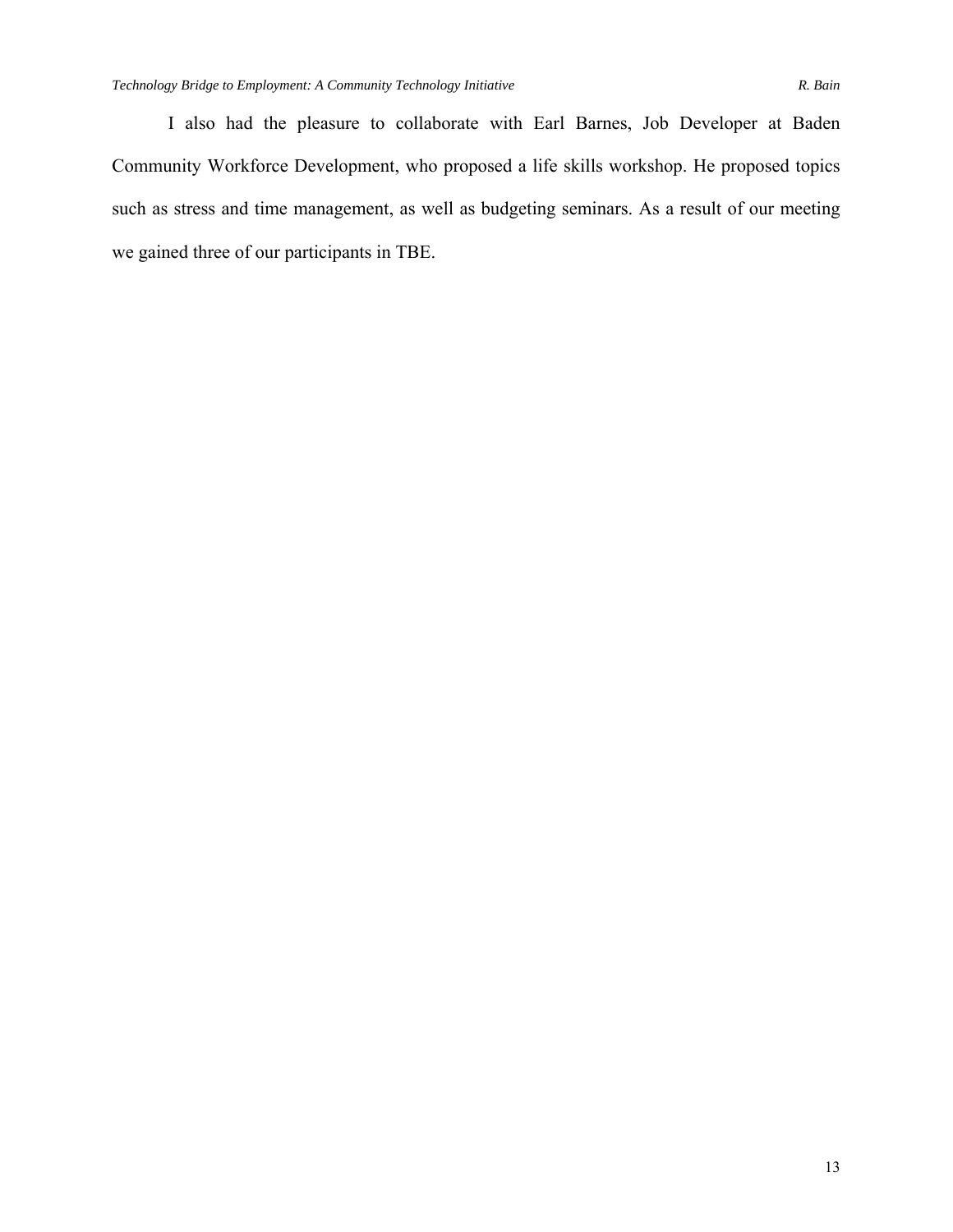The goal of TBE was to address the job skill needs of the unemployed utilizing IT. Through this initiative, a variety of computer-based job skills were presented as personal and professional development workshops. Brochures were developed and had to be approved by the State Regional Office of the ATTAIN Lab in order to utilize the logo type of the ATTAIN Lab.

The curriculum was designed according to the educational strategy developed by the adult learning theorist Malcolm S. Knowles, "the Father of Adult Learning." Knowles popularized the concept of *andragogy*, "an emerging technology" for adult learning. Smith 2002 describes the five andragogical assumptions:

- 1. Self-concept: As a person matures his self-concept moves from one of being a dependent personality toward one of being a self-directed human being;
- 2. Experience: As a person matures he accumulates a growing reservoir of experience that becomes an increasing resource for learning.
- 3. Readiness to learn: As a person matures his readiness to learn becomes oriented increasingly to the developmental tasks of his social roles.
- 4. Orientation to learning. As a person matures his time perspective changes from one of postponed application of knowledge to immediacy of application, and accordingly his orientation toward learning shifts from one of subject-centeredness to one of problem centeredness.
- 5. Motivation to Learn: As a person matures the motivation to learn is internal. (p.8) According to Dover 1999, Knowles suggestion is that educators should:
	- arrange for a diagnosis of learner needs and interests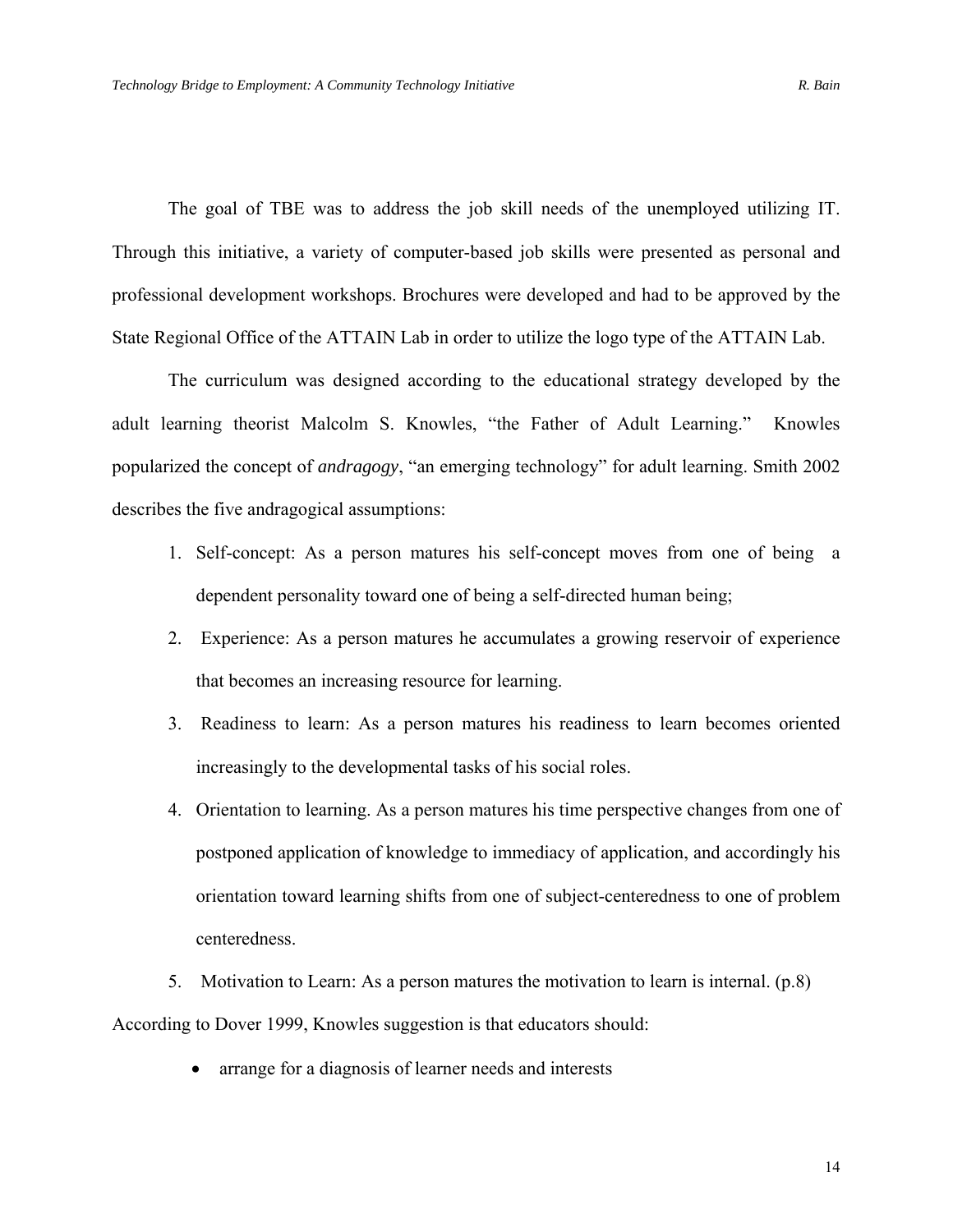- enable the formulation of learning objectives based on the diagnosed needs and interests
- design sequential activities for achieving the objectives
- execute the design by selecting methods, materials, and resources; and
- Evaluate the quality of the learning experience while re-diagnosing needs for further learning.

 The three reasons for self-direction as he describes it are that 1) people who take the initiative in learning (proactive learners) learn more things, and learn better, than do people who sit at the feet of teachers passively waiting to be taught (reactive learners). They enter into learning more purposefully and with greater motivation; in addition, they retain and make use of what they learn better and longer than do the reactive learners; 2) Self-directed learning is more in tune with our natural processes of psychological development and essential aspect of maturing is developing the ability to take increasing responsibility for our own lives; and 3) Many of the new developments in education put a heavy responsibility on the learners to take a good deal of initiative in their own learning, students who enter a learning environment without having learned the skills of self-directed inquiry experience feelings of anxiety, frustration, and often failure. [Smith, 2002:10]

 In developing the workshop series and collaborating with the ATTAIN manager, I kept in mind the strategies of Knowles and also the connection of the workshop series to policy. Any welfare to work program is measured by the extent to which it helps participants obtain and retain employment. Each aspect of the program should and must focus on job entry, including client assessments and ongoing participation in work activities. So, in designing each week's lesson I took into consideration the strategies of Malcolm Knowles in addition to the WTW work policy.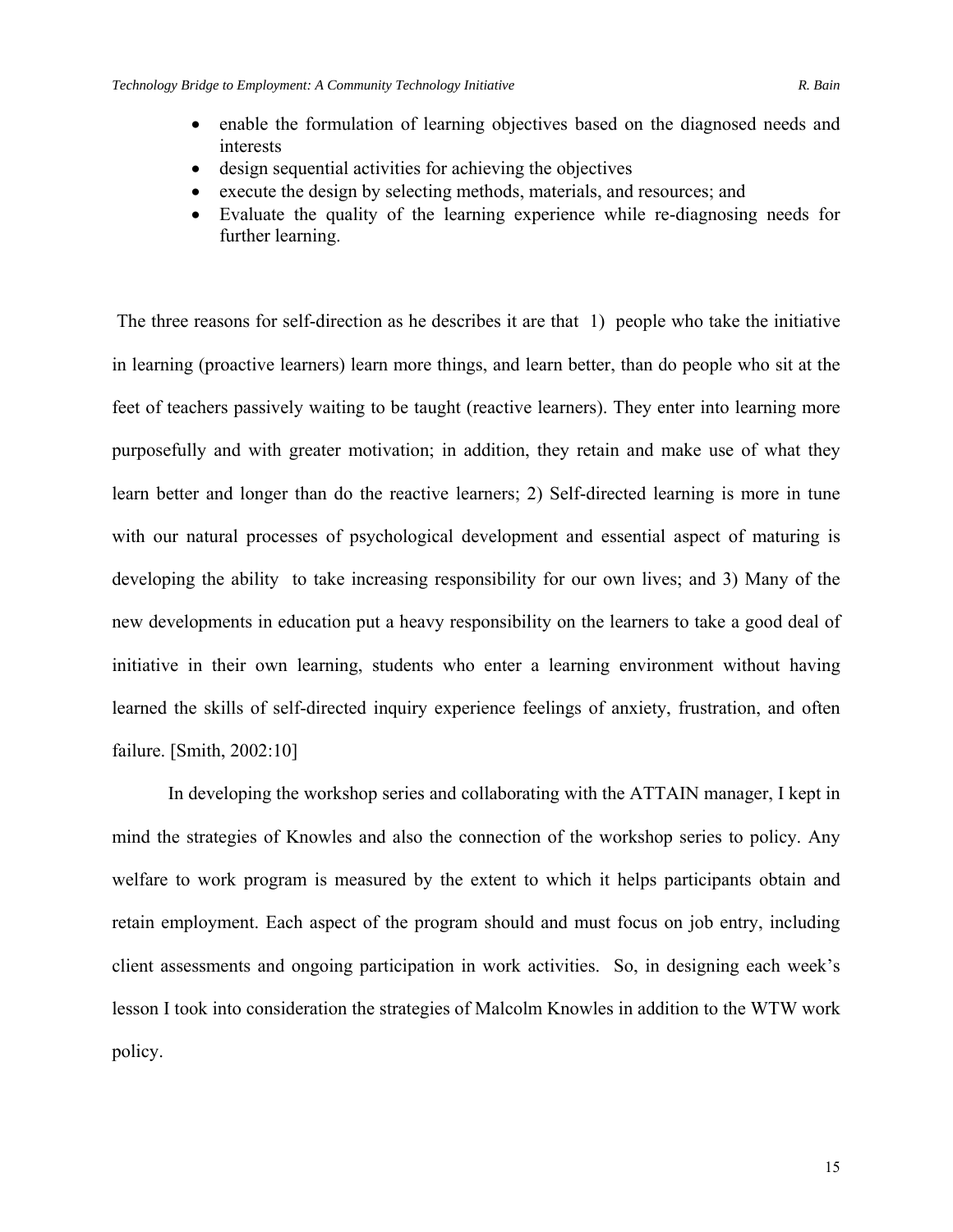#### IV. Project Steps:

As a consultant, I collaborated with Alicia Ward, Baden ATTAIN Lab Manager/Coordinator, to enhance the facility's current delivery of employability skills training. By utilizing Instructional Systems Incorporated (ISI) assessment tools, we were able to develop and deliver an eight week technology skills workshop series for a total of eight individuals. To prepare myself for this training, I attended the ISI training workshop offered to Baden Street employees. The Senior Trainer/ Program Developer Sonya Maxwell covered a range of topics such as how to utilize the different software to develop a job skill curriculum for workshop attendees. This step proved to be most effective, it gave me ideas of the range of topics that could be employed in the workshop series, such as "You Can Make It Happen," a life skills training software developed by Steadman Graham. This multimedia computer-based instruction program is designed to help students develop basic reading skills and living skills, which would lead to professional development skills. The ISI Job readiness series provides basic skill instruction required for entry level positions.

In November of 2006, I would make regular weekly meetings with the ATTAIN Lab manager. These weekly visits gave me the opportunity to volunteer in the program, and to assess what skills participants would need to be successful. I noticed the majority of the participants who visited the lab attended during the day and came in needing assistance with resume writing or with accessing information online for employment. Although the software was available, lack of knowledge on how to utilize the different interactive programs prohibited some from being successful. In addition, there were no curriculum criteria for participants to follow in order to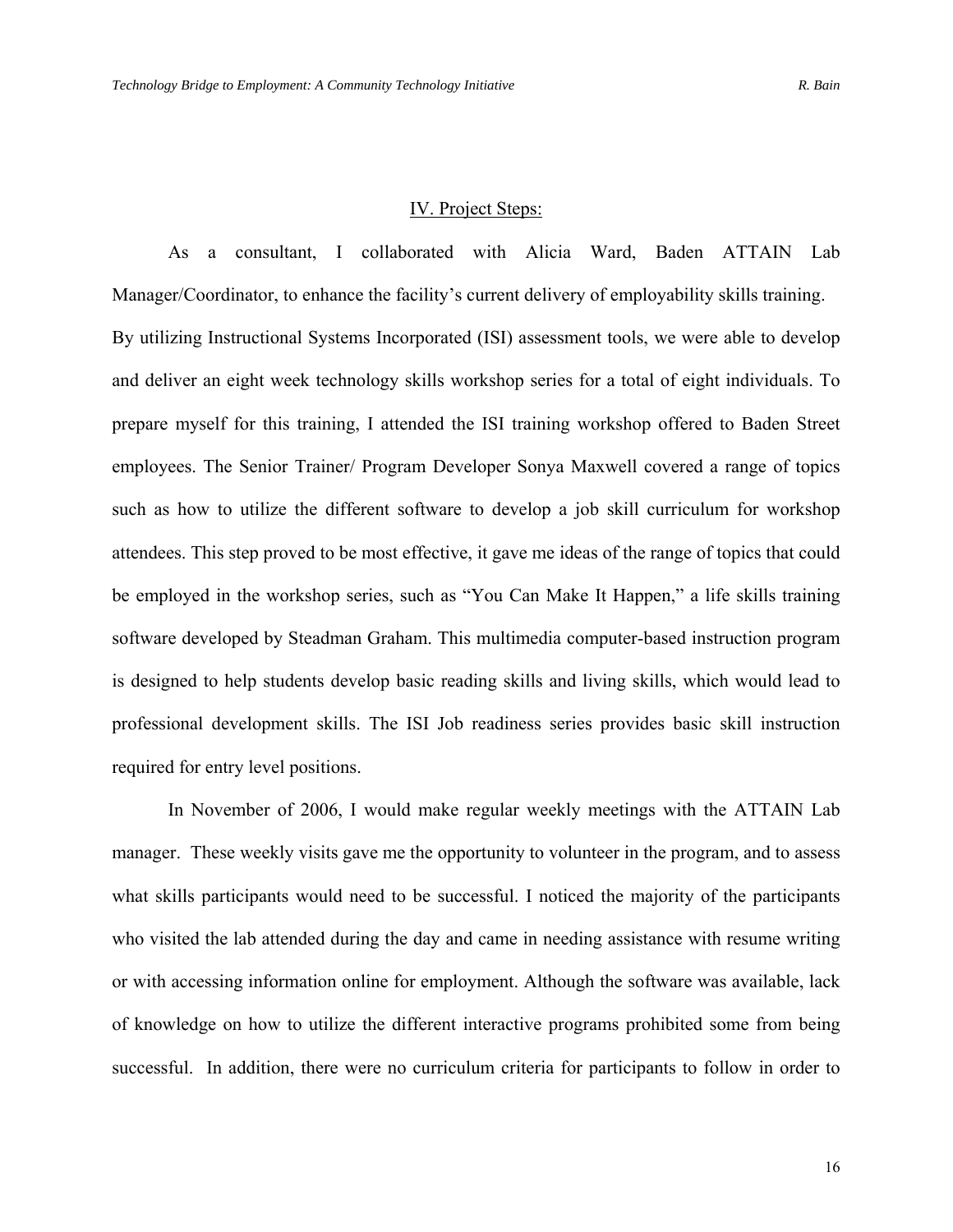accomplish those tasks. The ATTAIN Manager's primary function was to run the lab and assist participants with computer skills; this left her very little time to set up a curriculum to follow. With the skills I gained in the course Organizational Development and Change, I knew as a consultant that the first step to take in analyzing an organization is conducting a needs assessment. This was accomplished in the following order:

I Conducted a Needs Assessment, of the Baden ATTAIN program, utilizing the General Model of Planned Change.



(Smiley, 2001, p.1)

- a) Chose the subject, in this case the eight unemployed or partly employed participants seeking professional and personal development skills.
- b) Collected history on the organization and ATTAIN Lab and did an assessment utilizing that data to determine what the project would need to be successful.
- c) Examined data to determine useful educational strategies, tools, software, and assessments. In this case we used two. The first assessment survey was CAAELII (2003), an acronym for the Coalition of African, Asian, European and Latino Immigrants of Illinois. The CAAELII more often cited as being in the forefront of using technology as an organizing and communication tool across racial and ethnic lines. The survey determines initial software skills and skill improvement after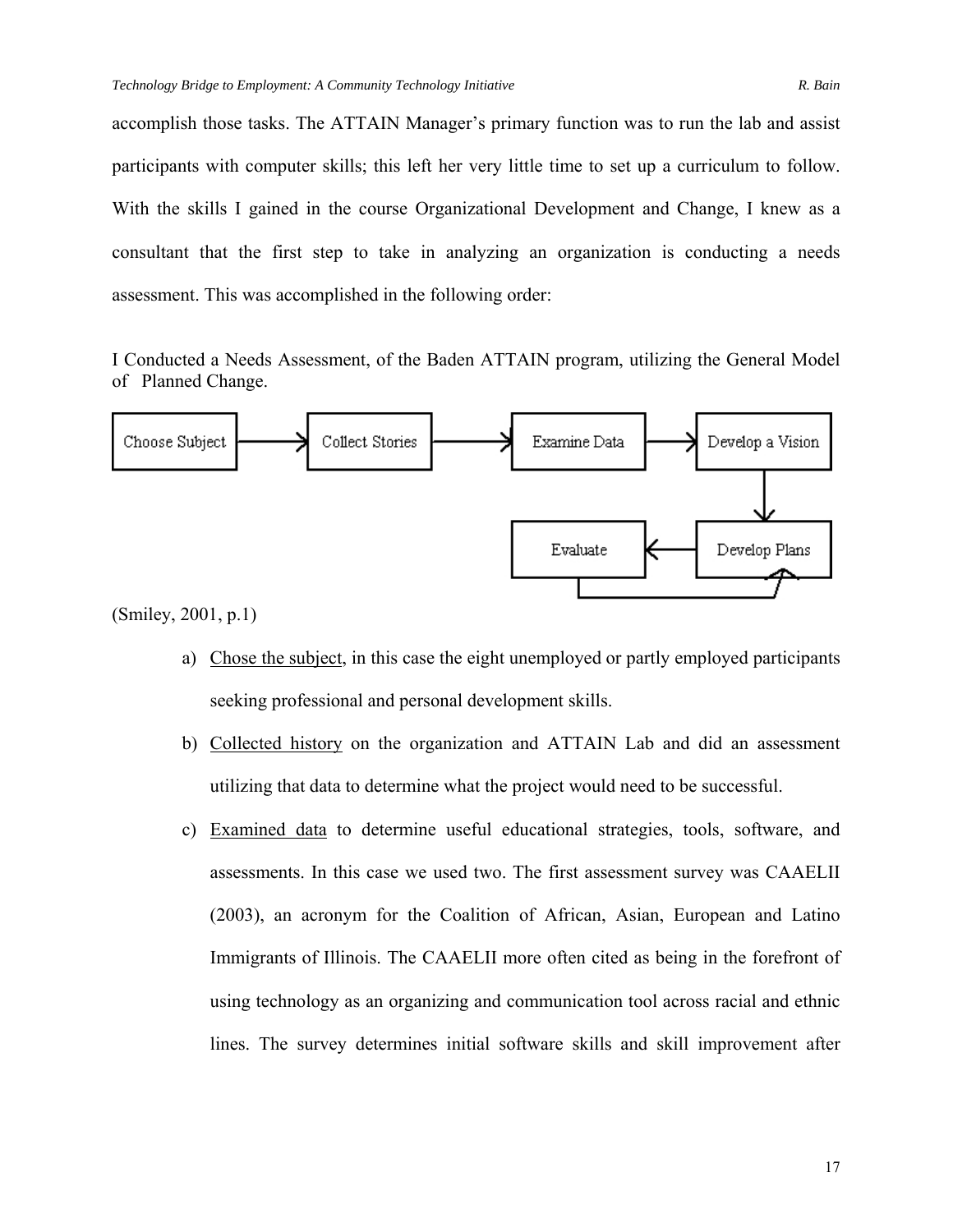receiving Microsoft training (See Table C). ONET.com profile interest indicator assesses participant's hobbies, likes, and job interests.

- d) Developed plans such as: 1) curriculums instructions, and determined who would facilitate workshops in addition to topics to be taught such as Microsoft office, Windows XP, and The Internet: pre and post test of each subject was given. (See Appendices B, C, D, and E; 2) coordinated start dates and times of workshops (See Appendix F), and recruited the agencies we would want to involve in the project; 3) developed brochure utilizing the current ATTAIN Lab brochure. In this case we had received permission from the SUNY ATTAIN Lab coordinator to use the current ATTAIN lab template as the Logo for TBE. In addition we developed intake forms and surveys; 4) Implemented project.
- e) Final evaluation was based on the Hypothesis test performed (See Appendices G, H, I, J, K, L, and M.

 A review of the article the "Second-Level Digital Divide: Differences in Peoples Online Skills" reported "some scholars have offered a refined understanding of the digital divide by suggesting that there are five dimensions along which the digital divides may exist:

- 1. technical means (software, hardware, connectivity quality);
- 2. autonomy of use (location of access, freedom to use the medium for one's preferred activities);
- 3. use patterns (types of uses of the Internet);
- 4. social support networks (availability of others one can turn to for assistance with use, size of networks to encourage use); and,
- 5. Skill (one's ability to use the medium effectively)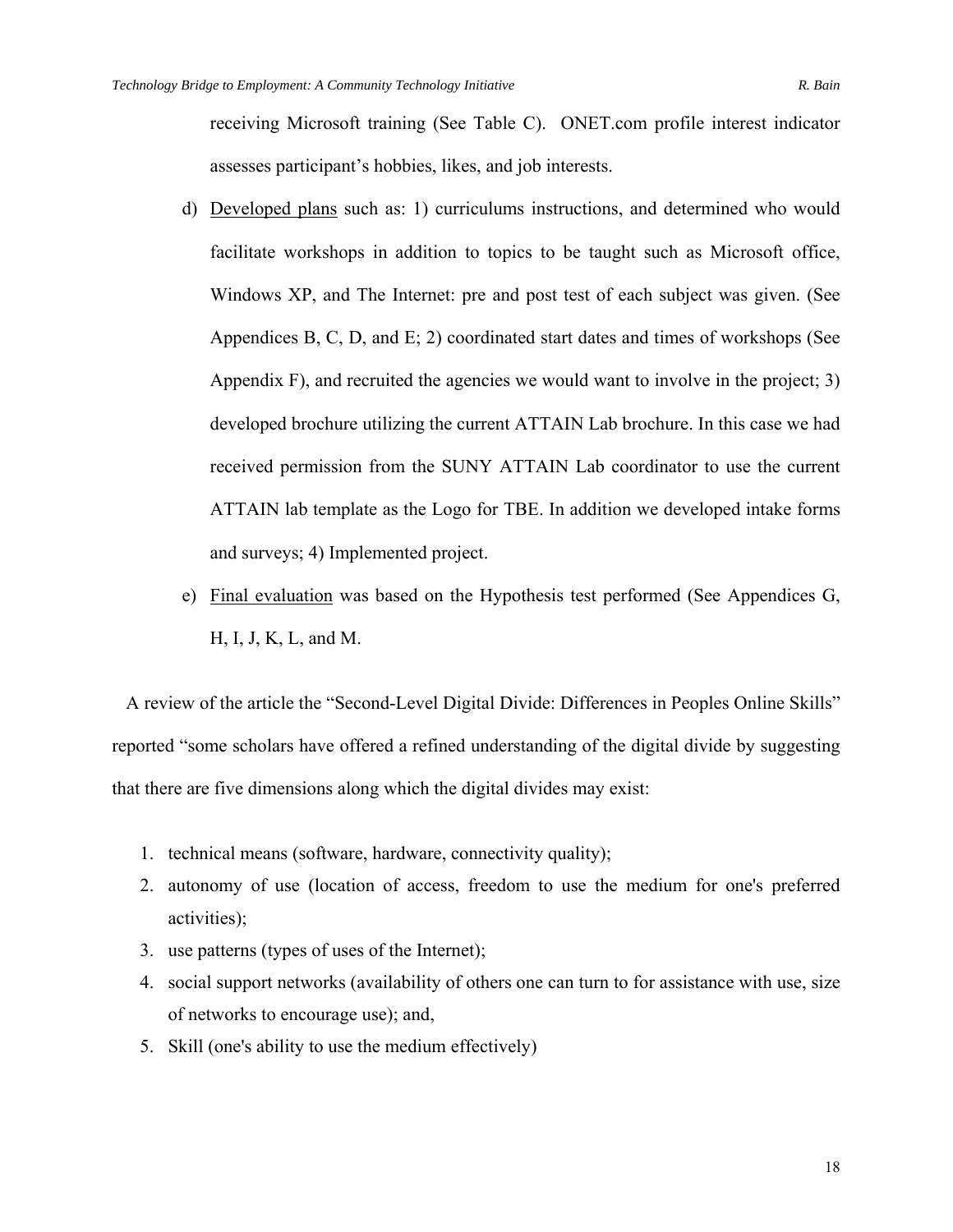The goal of the study was to explore differences in Internet users' online skills The findings of the study indicated that merely offering people a network-connected machine will not ensure that they can use the medium, but people need to be taught how to effectively use the medium." (Hargittai, 2002 p.1)

 When preparing weekly curriculums we took into consideration Malcolm Knowles's theory "The Adult learner: A Neglected Species, where he described ways to apply andragogy principles to design adult courses on the use of personal computers:

- 1. There is a need to explain why specific things are being taught (for example, certain commands, functions, operations, and so forth.) Each night of the workshop would begin with an overview of what topics we would cover. All information was placed on a smart board for participants to see. Then we would engage each learner by asking questions for clarification of task to be performed for the night.
- 2. The second part of his principle is that instruction should be task-oriented and that learning memorization should be in the context of common tasks to be performed. Once the general overview was presented we would allow individuals to perform individual tasks on their own. Such activities included pair work where participants role-played job interview or assisted each other with scoring the job interest profile.
- 3. The third part of his principle is that instruction should take into account the wide range of different backgrounds of learners, learning materials and activities, which should allow for different levels/types previous experience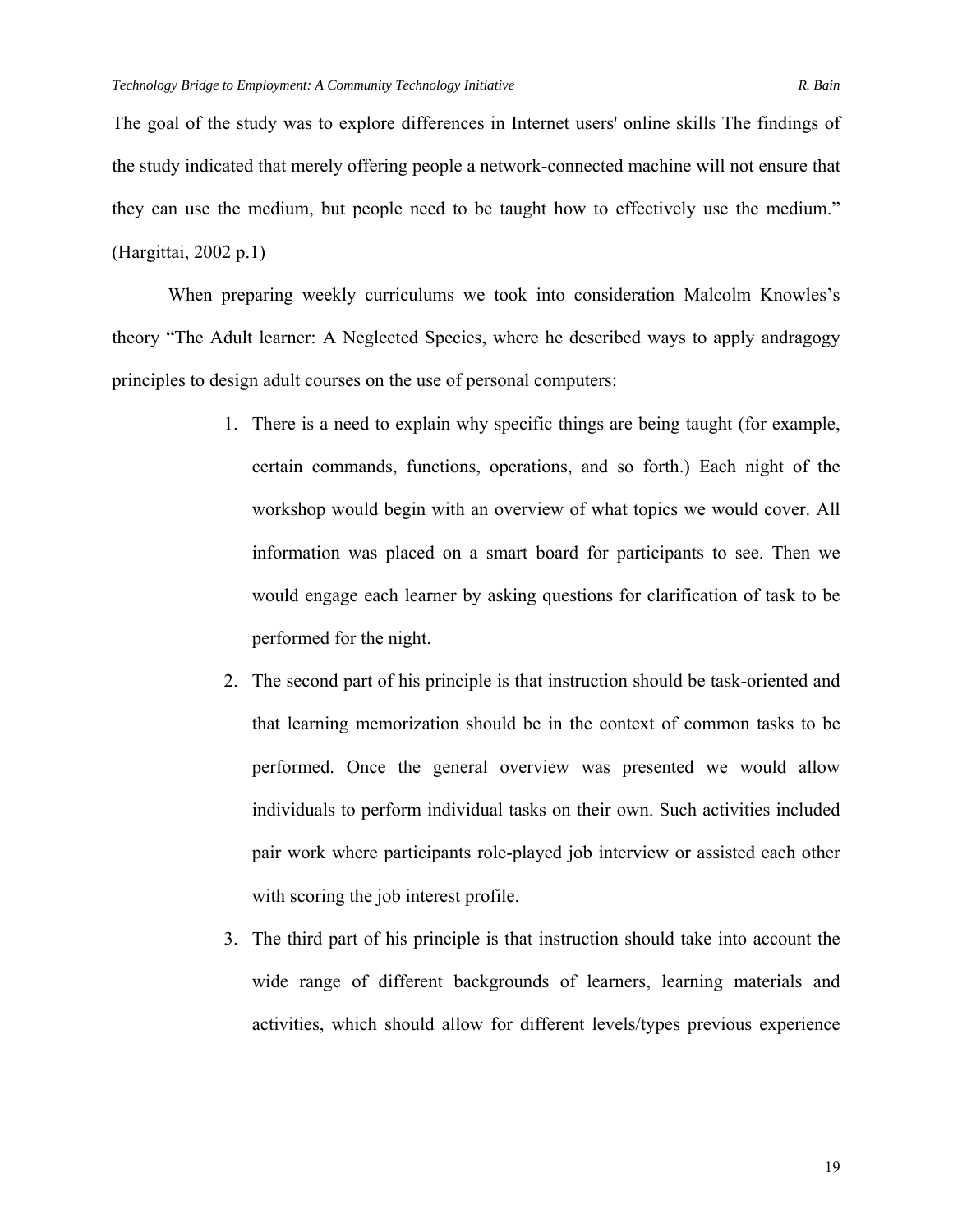with computers. This was accomplished by observation and pre-and-post surveys.

4. Since adults are self-directed, instruction should allow learners to discover things for themselves, providing guidance and help when mistakes are made those in the workshop who needed individual instruction were given one on one attention, and those who could work independently were allowed to advance on to the next skill level (Moreland 2003, p.2).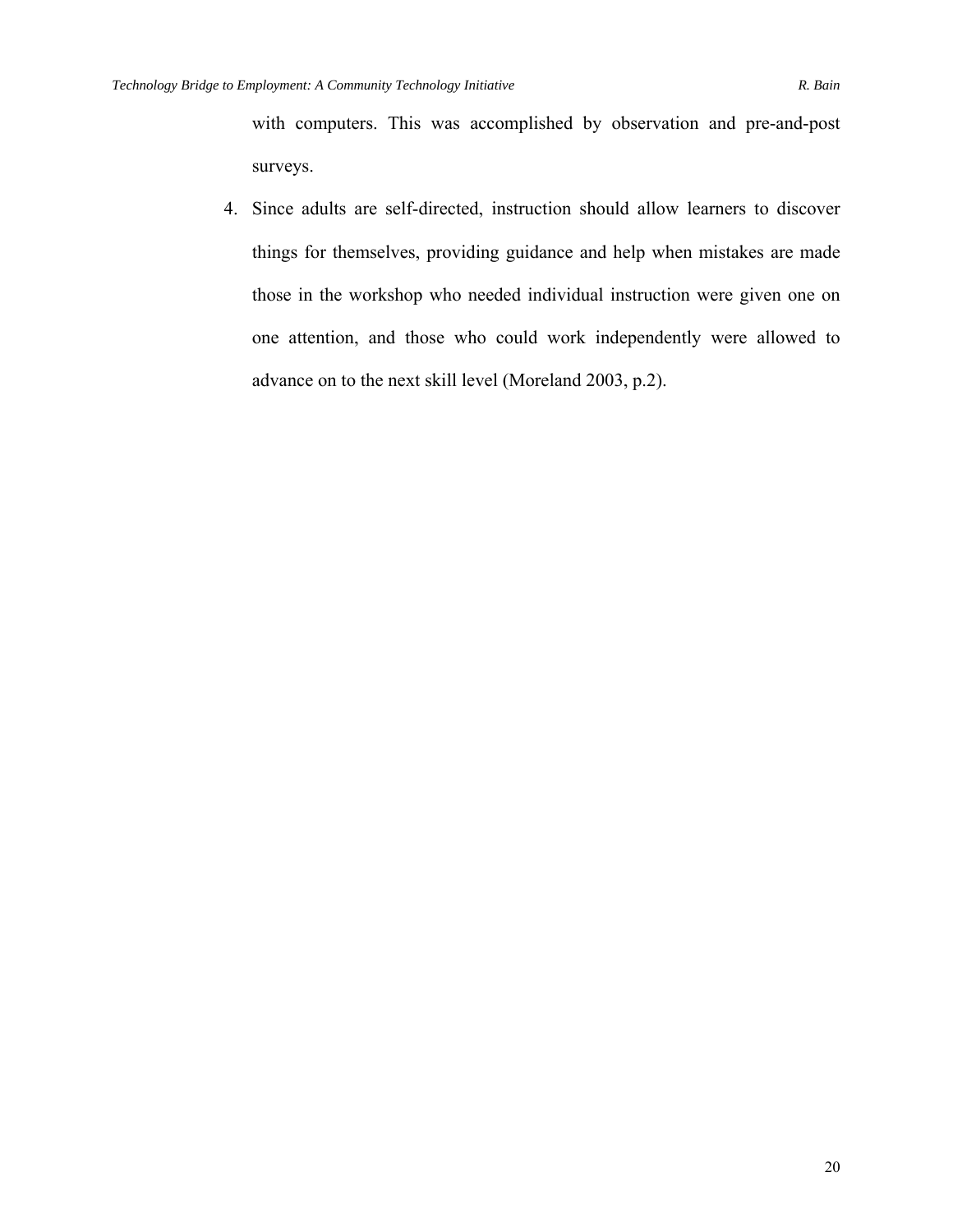#### VI. Conclusion

The concern of the digital divide is that the underclass or info-poor may become further marginalized in societies where basic computer skills are becoming essential for economic success and personal advancement, entry to a good career and educational opportunities, and full access to social networks and opportunities (Dragulanescu, 2002, p.139).

 The Report on Americans' Access to Technology Tools (October 2000) Falling through the Net, indicates that people who are economically disadvantaged have a lower rate of household computers and Internet access than those who are economically advantaged. (Rohde; Shapiro, 2000 p.6)

Furthermore, according to the author of *Social Inequalities* (2001), "The chief concern about the digital divide is that the underclass or info-poor may become further marginalized in societies where basic computer skills are becoming essential for economic success and personal advancement, entry to a good career and educational opportunities" (Pippa, 2001 p.68).

Bridging the divide will take not only training individuals in technology, but also quick government action when it comes to policies to address the digital divide. Important issues policy makers would need to address are family income and ethnicity. According to the authors Kuttan, and Peters, "The term Marshall Plan is a convenient shorthand phrase that is sometimes used to suggest that society needs quick and massive government intervention to solve an urgent problem. When it comes to developing policies to address the digital divide, policymakers have tended to overlook the important compounding effects of the divide such as family income, ethnicity, and how technology can provide greater access to adult education, skill development, and lifelong learning (2003, p.92).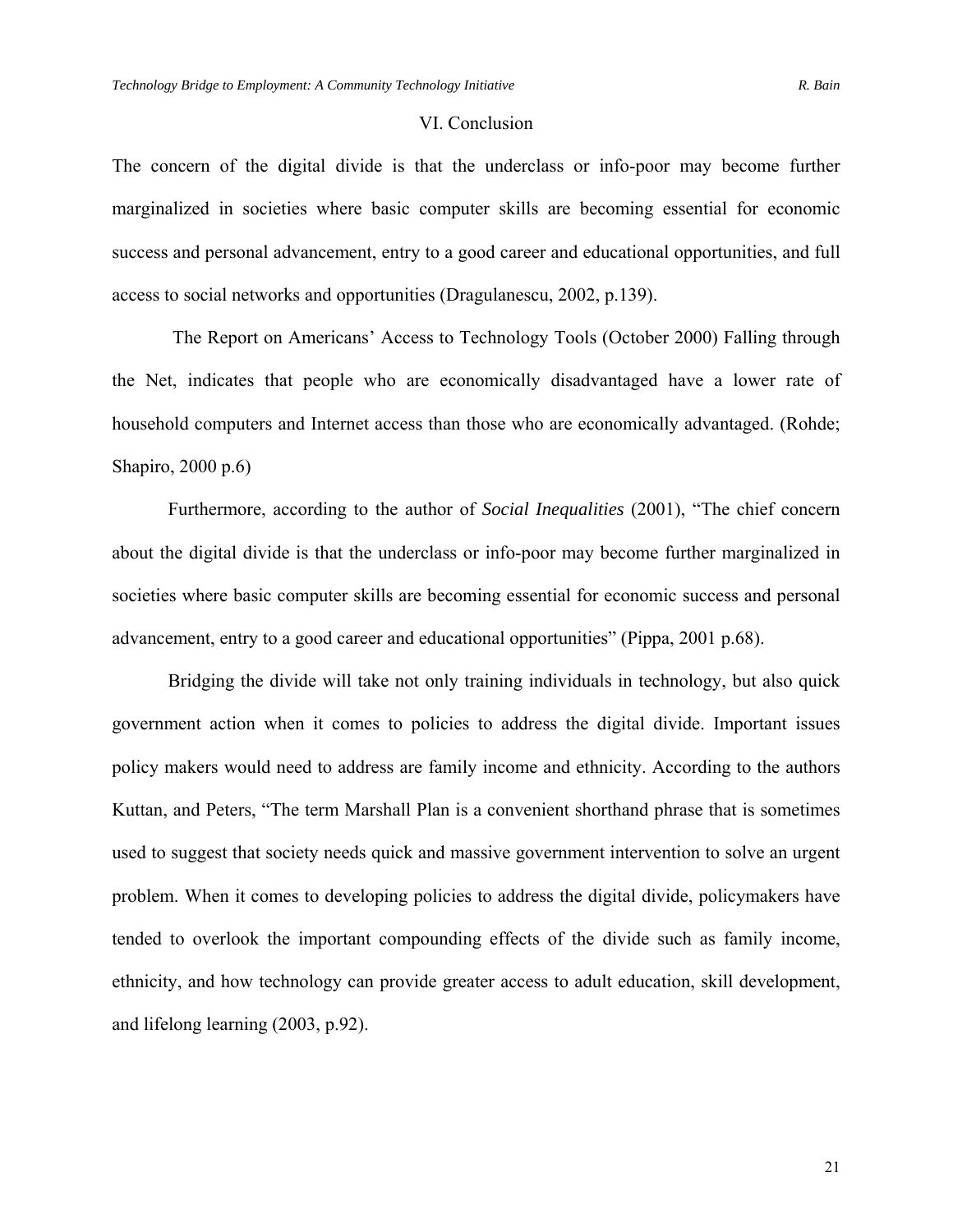#### VII. Overall Accomplishments

 Within the eight weeks of the Technology Bridge to employment program, ATTAIN manager Alicia Ward and I were able to successfully train eight people in the areas of Microsoft Office, Windows Xp, and the Internet, which are all valuable skills for entry level employment in today's workforce. The results of the project led to successful employment for two of the participants: one was hired at Wendy's restaurant and felt the skills gained would give him the opportunity to be promoted to an higher position; the other a single mother expressed that she was glad she had participated in the workshops it gave her entry level skills for a receptionist position.

Project outcomes: 1) TBE Program participants skill levels increased in IT and job readiness skills. 2) TBE Participants gained skills in job search, obtained employment, and/or upgrade present employment ranking. These gains were measured utilizing pre and post-survey materials developed by CAAELII and job skills ranking surveys. 3) The awareness and usage of the Baden ATTAIN Lab by unemployed/underemployed adults within the Rochester community increased.

Prior to the project only one participant attended the Lab on Monday nights and now more than eight individuals attend. In addition, participants expressed that they would continue utilizing the Lab during the day hours. 4) TBE curriculum and assessment tools served as a basis for improved adult employability training within the Baden ATTAIN program. 5) The Paired Ttest results shown that participants' skill levels did increase after taking the pre- and post-test. Those who benefited the most were the one who entered the program with the lowest skill sets. TBE can now serve as a model technology-based job skills training program duplicated throughout the ATTAIN Lab system. Early exposure to the lab via workshops as Technology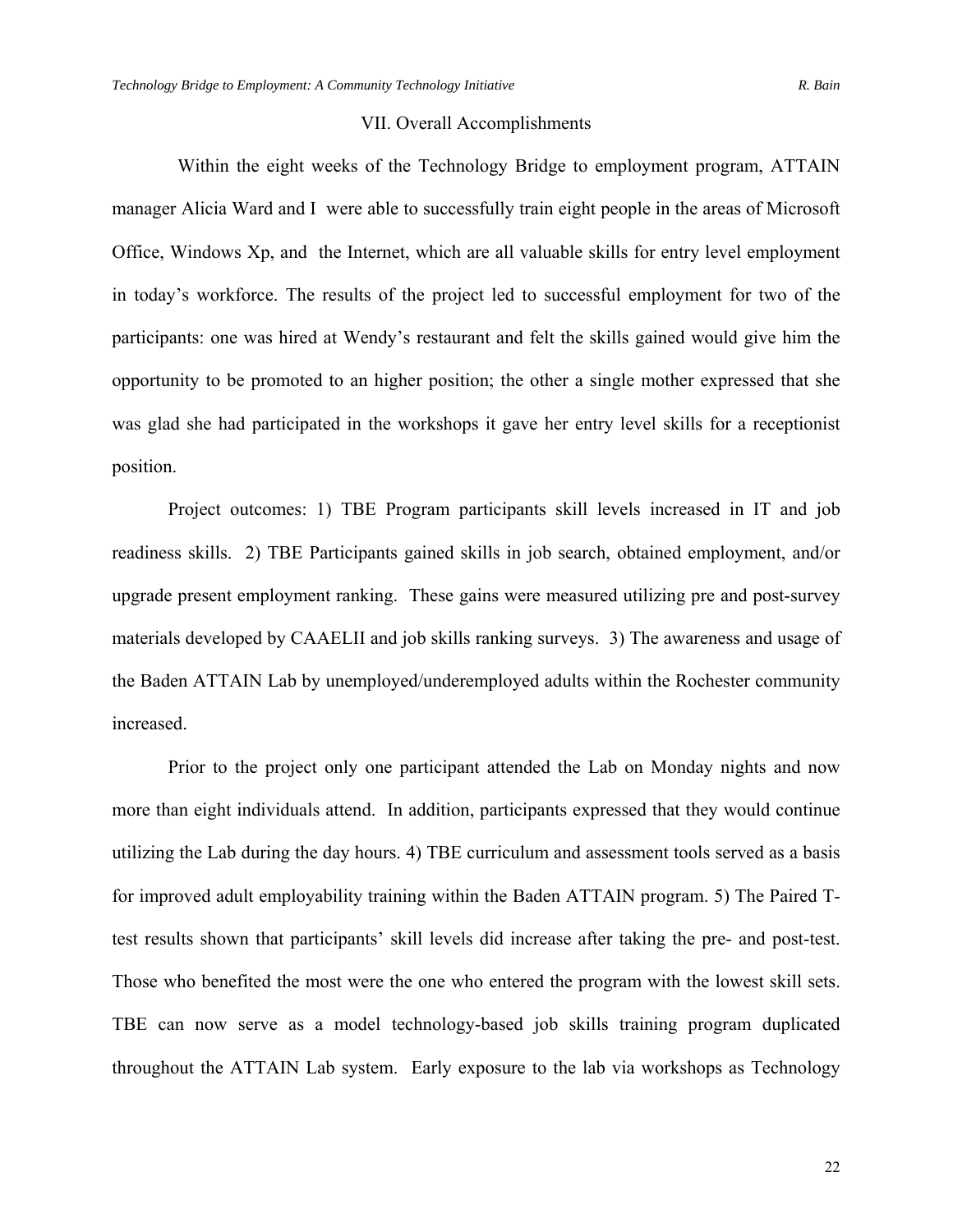Bridge to Employment will give citizens in the community experience with technology with hopes in hopes of establishing a future career. 6) TBE workshop series can now serve as a general template for CTC job skills training programs within organizations in the Rochester community. 7) Because the Baden ATTAIN Lab is considered a "One Stop Center" developed to provide core services to all individuals, those who take advantage of the current software offered can increase their knowledge of not only Microsoft software but also they can explore the Internet, and the various self interactive software such as O'Net, GCF learning, and the multifaceted tools of technology.

The highlight of our project was when we had the honor of inviting Jemual Johnson, the former Science Linkages coordinator, and Judge Mia Dickson, a Rochester City Court Judge, to make presentations to our workshops. I felt by doing this, participants could see that ordinary individuals can grow into successful professionals. Jemuel Johnson shared his story on the history of Science linkages and he explained how technology has played a major role in his growth. Also, he has been an advocate for Community Centers in the city of Rochester and continues to encourage the implementation of CTCs in the Rochester community. Judge Mia Dickson's topic was "From Poverty to Prosperity." She shared her experiences as a former welfare recipient. What was motivational about her topic was as being an Afro-American woman she never thought she would overcome the public welfare system. Through hard work and perseverance she defied the odds. Many tears were shed that evening. For me, work with the participants reminded me to be humble and thankful for the hurdles I overcame in my life.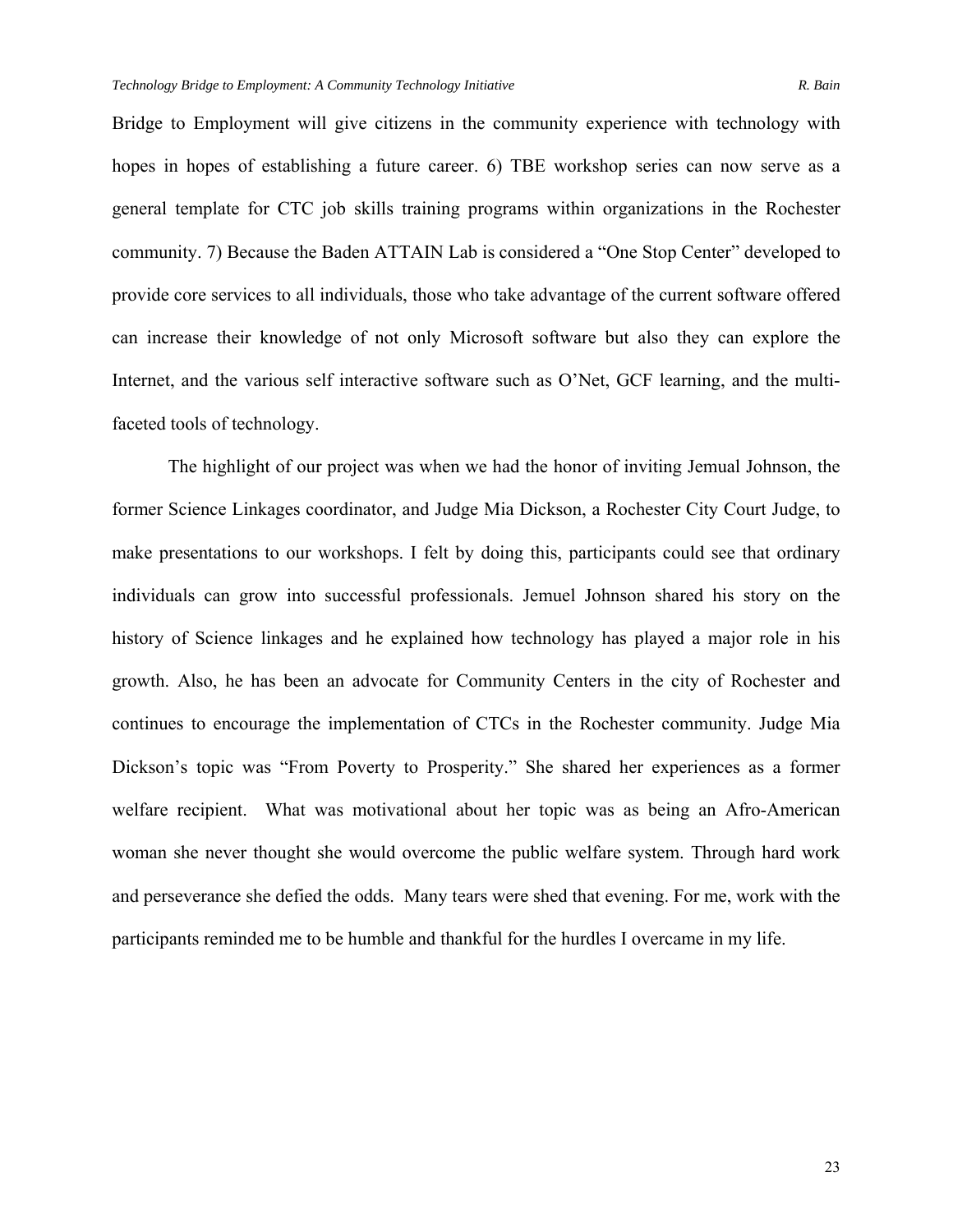#### VIII. Recommendations

My recommendation to the Manager of the ATTAIN is to continue using the Technology Bridge to Employment workshop, to increase the technology skill levels of unemployed, lowskilled individuals. In addition, it is best to schedule workshop hours during the day when a majority of the participants from the WEP program attend for resume writing and job assistance. By incorporating this project during the daytime hours, more participants can gain professional and personal development skills for future employment, including networking. By doing this several things can happen, such as: a) increased utilization of technology within an urban population with limited technology access, thus bridging the digital divide, greater awareness of the potential of information technology, and job increase.

 My experiences in the Baden ATTAIN Lab have allowed me to see how individuals can grow professionally and on a personal level when given the resources and the chance to accomplish their goals.

 Another recommendation would be to implement Malcolm Knowles's theory into praxis when developing curriculums for the adult learner. Malcolm Knowles describes self-direction as, "a process in which individuals take the initiative, without the help of others, in diagnosing their learning needs, formulating learning goals, identifying human and material resources for learning, and choosing and implementing appropriate learning strategies, and evaluating learning outcomes."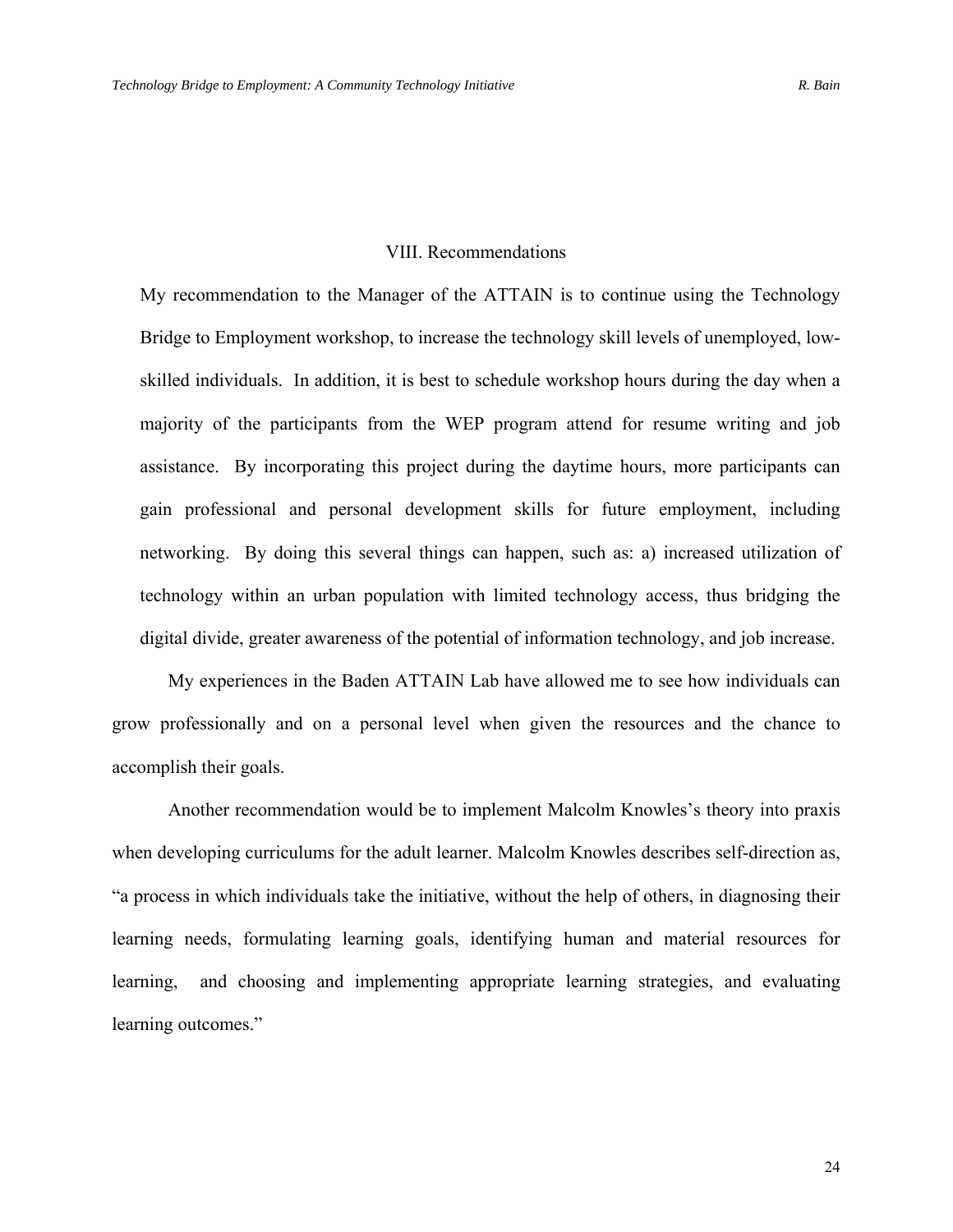According to the author Cilia Conrad, "To affect a system for skills development, curriculums should be designed to enable learner to gain skills that are in demand with the labor market by employing training and education that integrates basic skills, employability skills, technical skills and deliver curriculum that is tailored to the learners' context." Another recommendation would be to rely on external and internal sources to enable participants to benefit from the skills development; the author further states, "rely on visionary leaders at the local level who have clear ideas of the mission and who can motivate staff and participates. (Conrad 2004, p.143) and finally recruit trained volunteers from the community to assist with the training of technology skills.

 One other recommendation is that the manager of the ATTAIN Lab target area employers to forecast future employment needs. Customize curricula with specific occupations in mind to meet the needs of employers and participants. Develop a career plan with the involvement of the participant. And finally develop a tracking system to keep in contact with participants after they are successful with career goals and plans.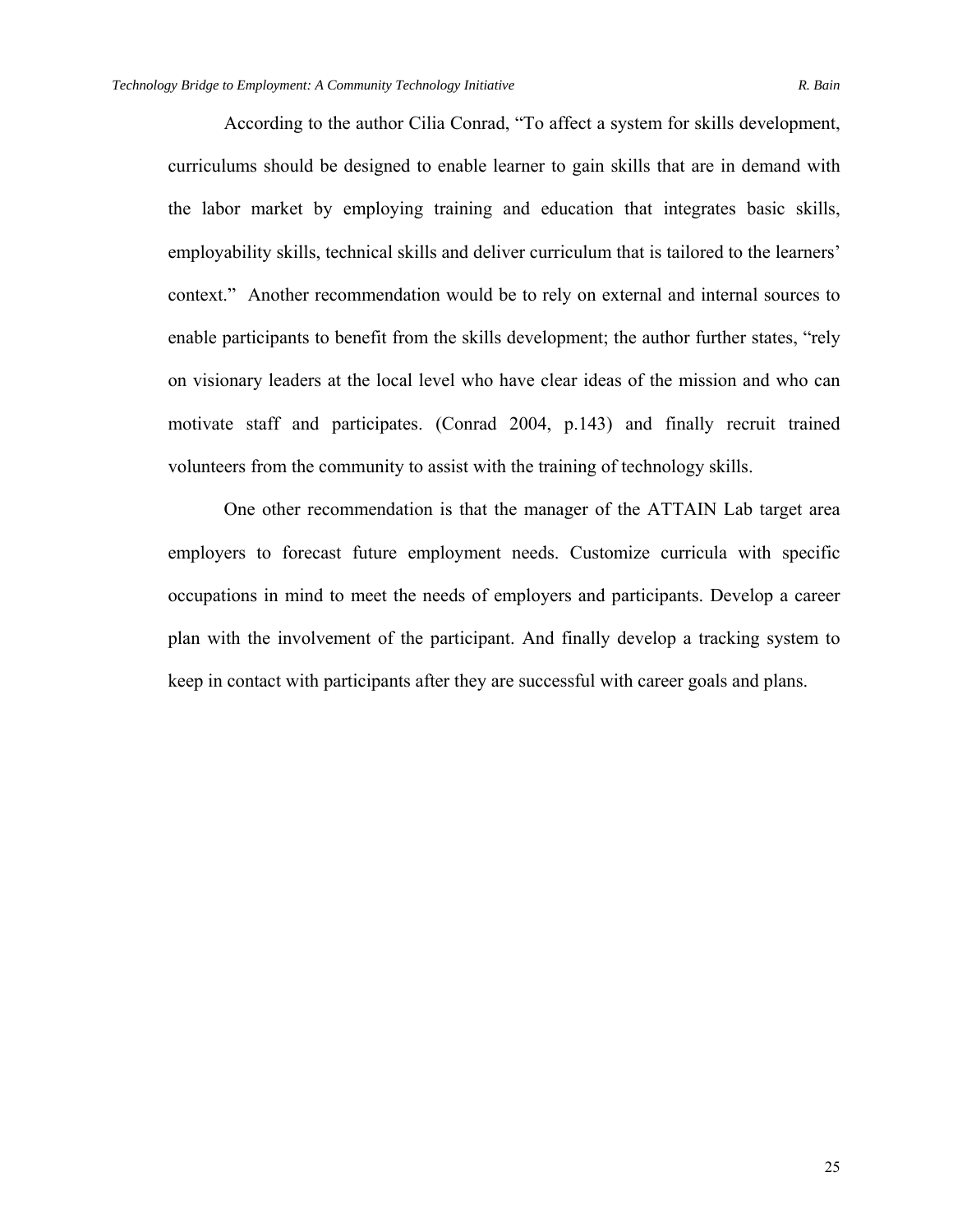#### IX. Plans of Study

My plan of study benefited me in a number of ways in completing this project. Organization Development and Change helped me to strengthen my skills as a consultant. I was able to utilize the Model of Planned Change to assess the basic needs of the ATTAIN Lab. The model gave me a step by step process to follow such as assessment, collecting information on the organizational history, deciding which strategies to employ, and giving and receiving feedback throughout the whole process when assessing an organization.

 In Tech Innovation I learned there are two types of organizational systems: Opened and Closed. In a closed system organizations rely specifically on internal sources for expert knowledge, where as in an open system, information is exchanged and organizations accept feedback from other sources outside the system. The Baden ATTAIN Lab relies on a variety of sources and stake- holders for its daily functioning. In planning the project we had to take into consideration the various organizations within the Baden lab for information and knowledge.

Context and Trends was the very first of several classes I took at RIT which helped me to understand my self and individuals who find it hard to overcome obstacles.

 Power and Influence was a course that I took that allowed me to see that it is more than the resources within the organization that helps it to function, but also the individuals within can make or break the project influences can be negative or positive.

 Economics for Managers was a course that I took that pertained to today's economy. There is more technology than people trained to use it therefore, managers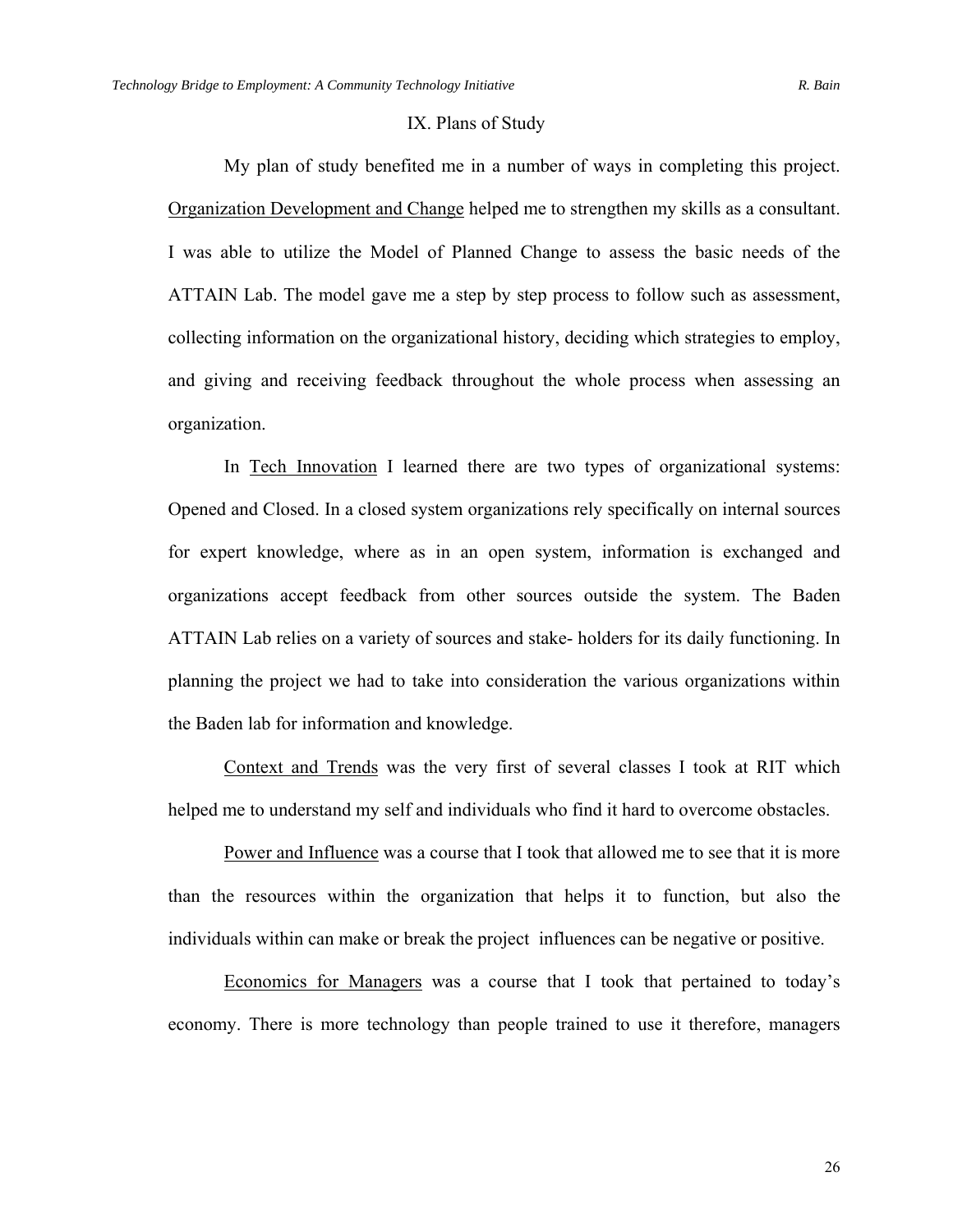must understand how micro and macro forces must be considered when making business and organization decisions.

 In Public Administration and Management, I learned a great deal about working within a bureaucracy and the government agencies that impact policy decisions. Although I wanted to see a variety of courses taught to aide the unemployed I had to take into consideration certain policies such as the WIA the primary goal of which is to get people working in as little time as possible, and that decisions within organizations are generally decentralized.

 Information and Communication policy influences agencies in that the government implements funding in programs like the ATTAN lab to give low income citizens equal access to IT. With that in mind, our goal was to train as many people as possible with technology.

 The study of Science and Technology Policy made me aware of the importance of training individuals in technology. The strength of the United States economy lies in the people and their ability to acquire skills in IT and further creates conditions for socioeconomic uplift. Being that the majority of the participants of the project were either employed or receiving some kind of government assistance, their ability to compete in today's society is based upon nonprofits provided adequate technology workshops and seminars.

 Electronic Communication in Society, the Pace Competitive Edge Act makes it clear that the United States is at a disadvantage when it comes to technology in comparison to other nations. Implementing more funding for IT training in non-profit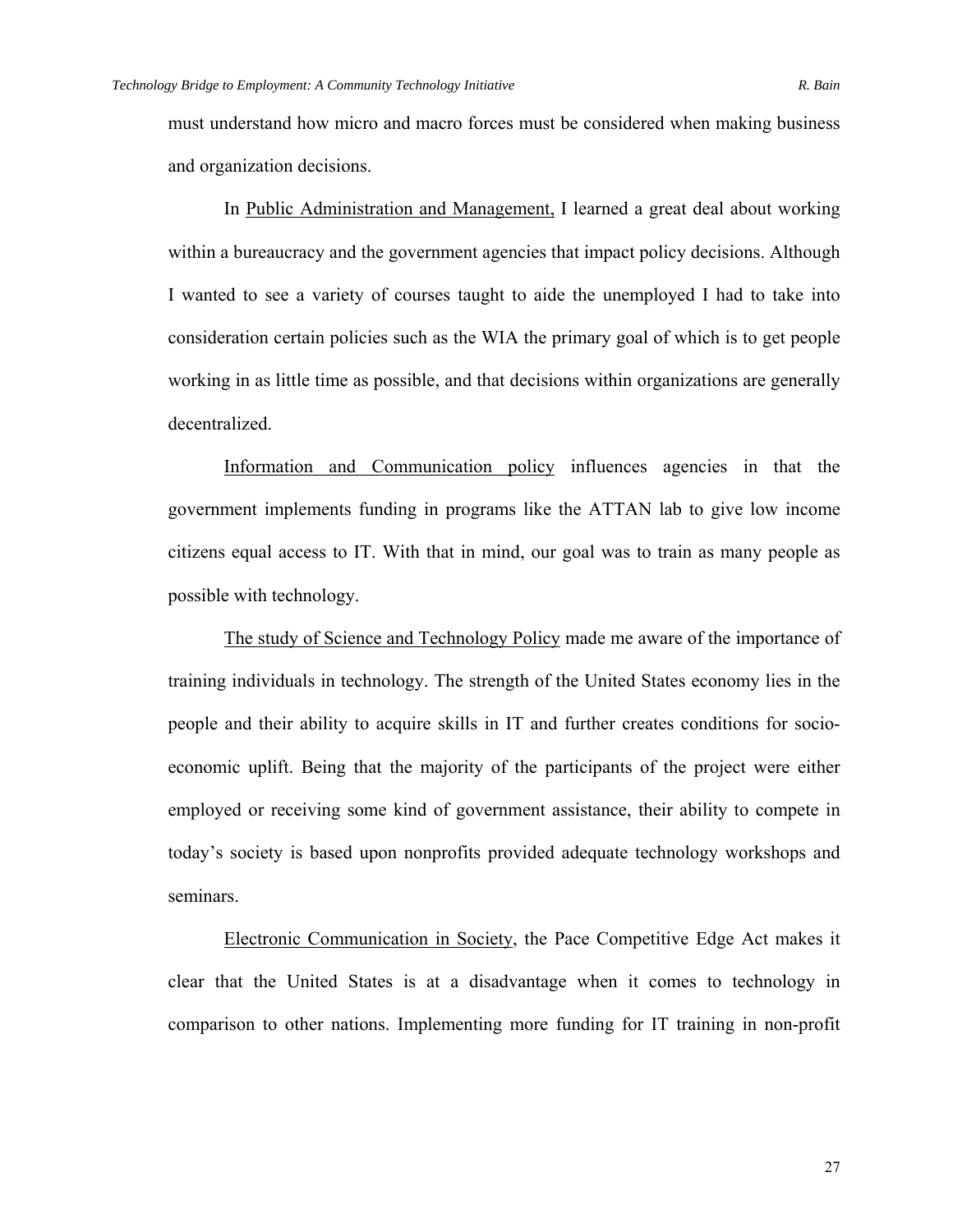organizations would give the United States the competitive edge it needs. This will put a number of Americans back into the workplace with the technology skills needed.

 Crafting the message was a course which helped me to design brochures and get the message out regarding the Technology Bridge to Employment Project. In addition to networking, I was able to meet a lot of prominent individuals who shared the same vision of using technology to transcend a community.

The Organization Behavior and Leadership course prepared me to a certain extent when it came to dealing with individuals who had resistance to change. In addition, this course prepared me to instruct, lead and design courses conducive to the adult learner.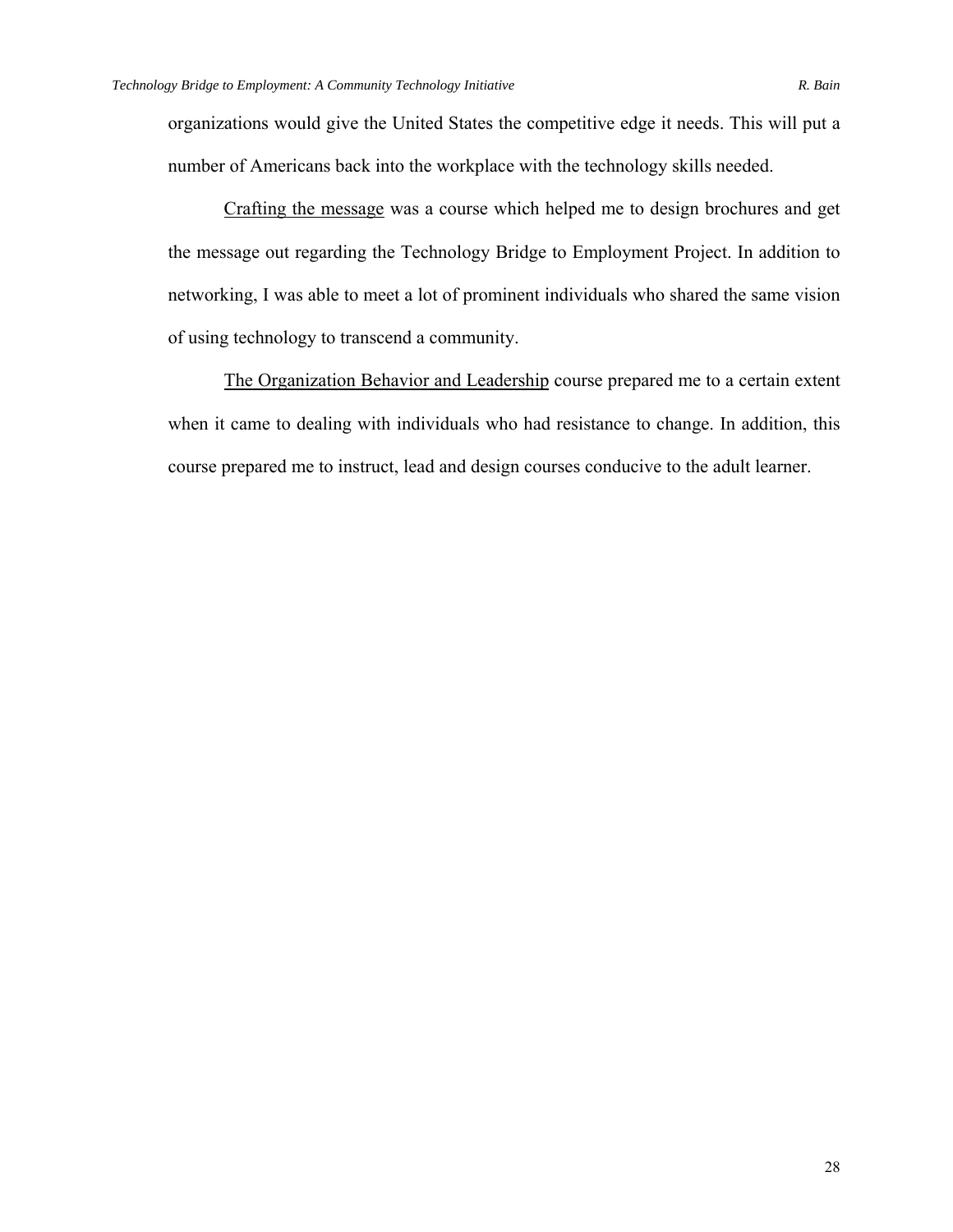### ("Appendix A")



### WILSON COMMENCEMENT PARK

Family Support Services 251 Joseph Avenue Rochester, NY 14605

February 27, 2007

Dear Resident:

 This is to inform you of a new 5-week Advanced Technology Training and Information Networking (ATTAIN) program. This is a new series of job readiness and skills development experiences that are being offered at Baden Street Settlement.

This is a great opportunity to develop a range of job and career skills relative to;

- effective interviewing
- resume writing
- dress for success
- basic computer literacy
- interpersonal skills (just to name a few)

Please review the enclosed brochure and feel free to contact Dr. June or me to address any questions that you might have concerning this opportunity. You can call or drop-by any evening. However, you can, also, utilize the contact information provided for making direct contact with Baden Street Settlement to take advantage these learning and development opportunities.

*Please note this is a very time sensitive opportunity. The first class of this series begins on Monday, March 5th and will continue thru the next four successive Mondays through April 2nd. Each session will start at 6pm and end at 8pm. ACT NOW, DON'T HESITATE!* 

Do not hesitate to let us know how we can support your participation.

Sincerely yours,

Dr. June Watkins, Joseph S. Brown, Education Specialist Career/Employment Coach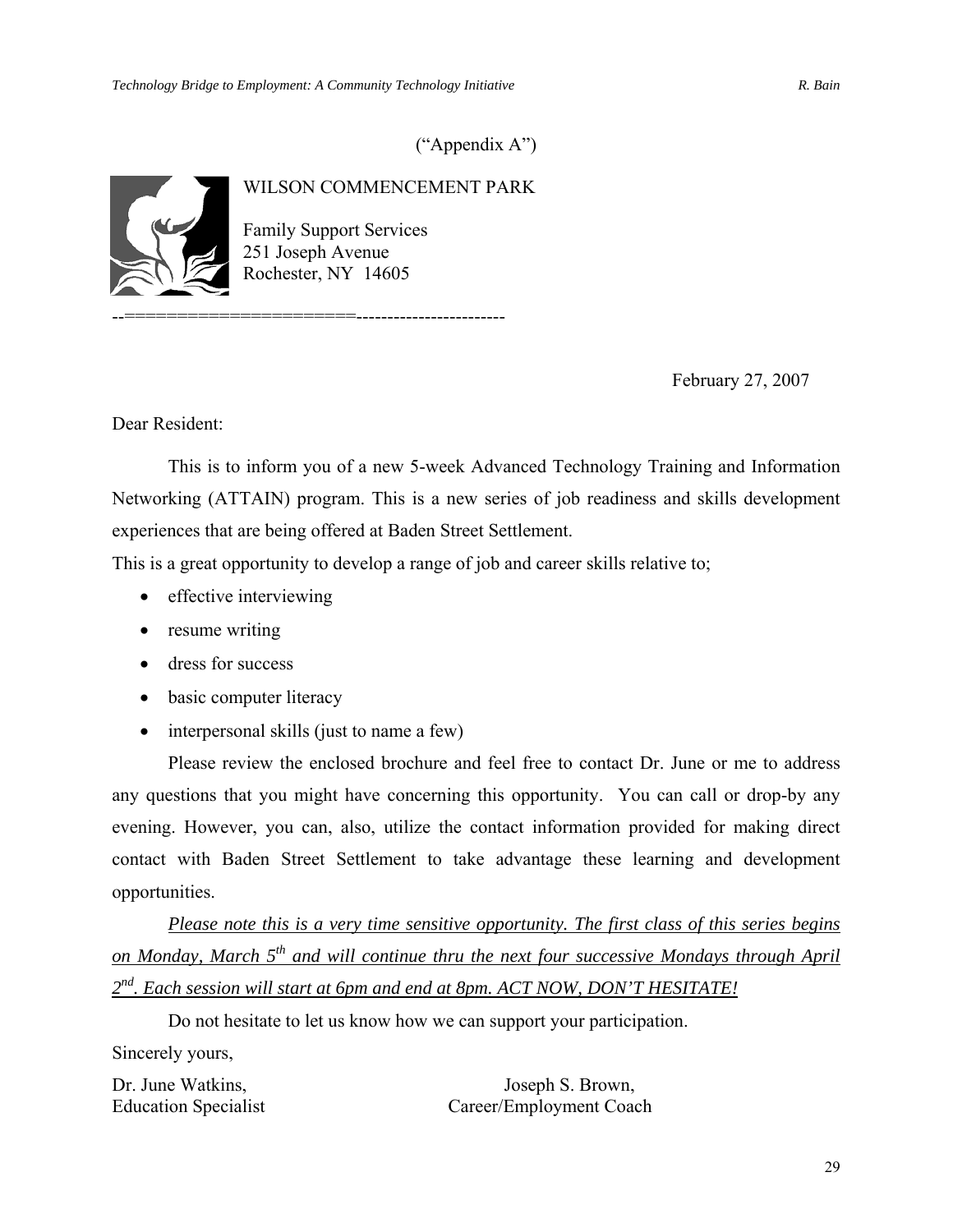("Appendix B")

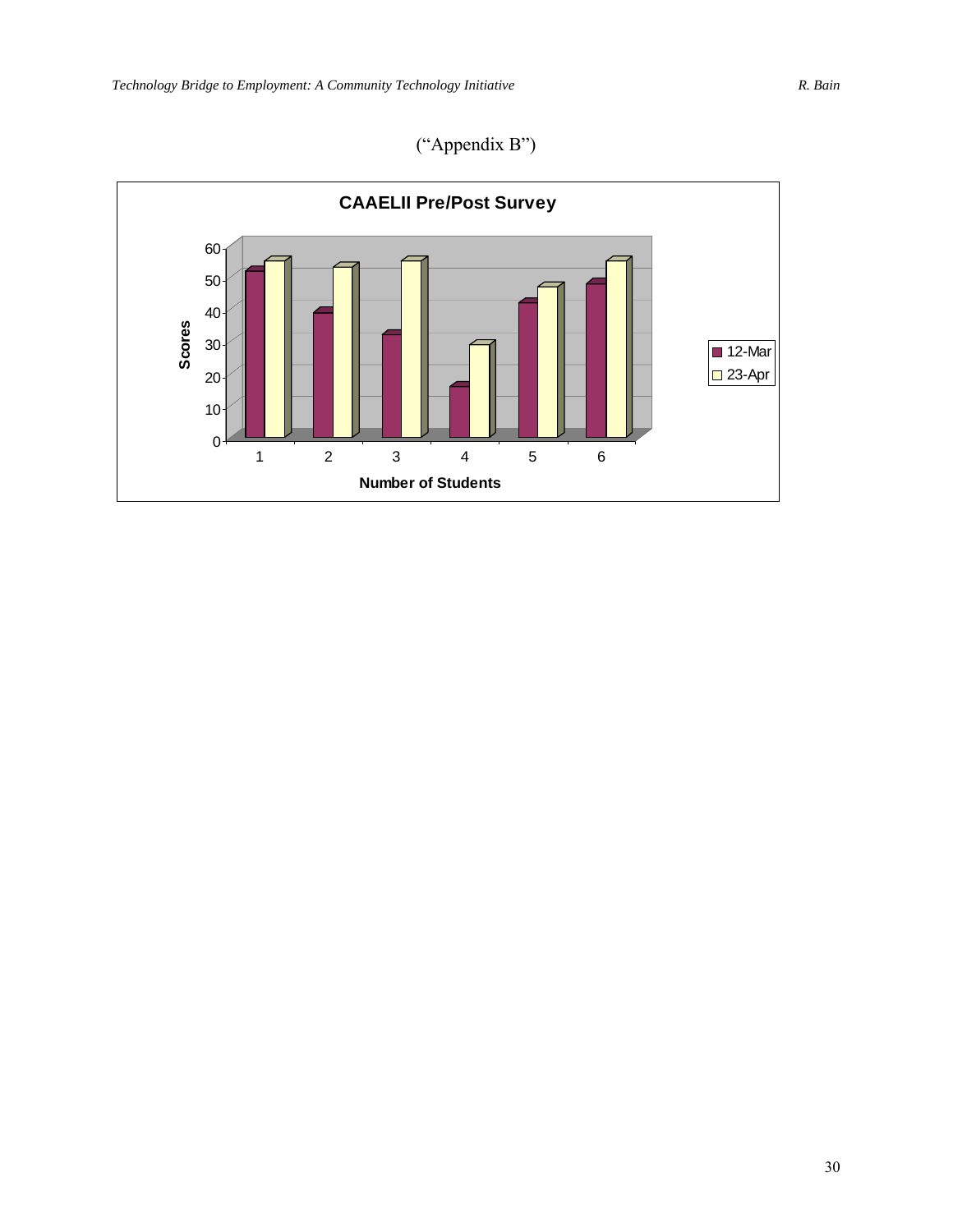# ("Appendix C")

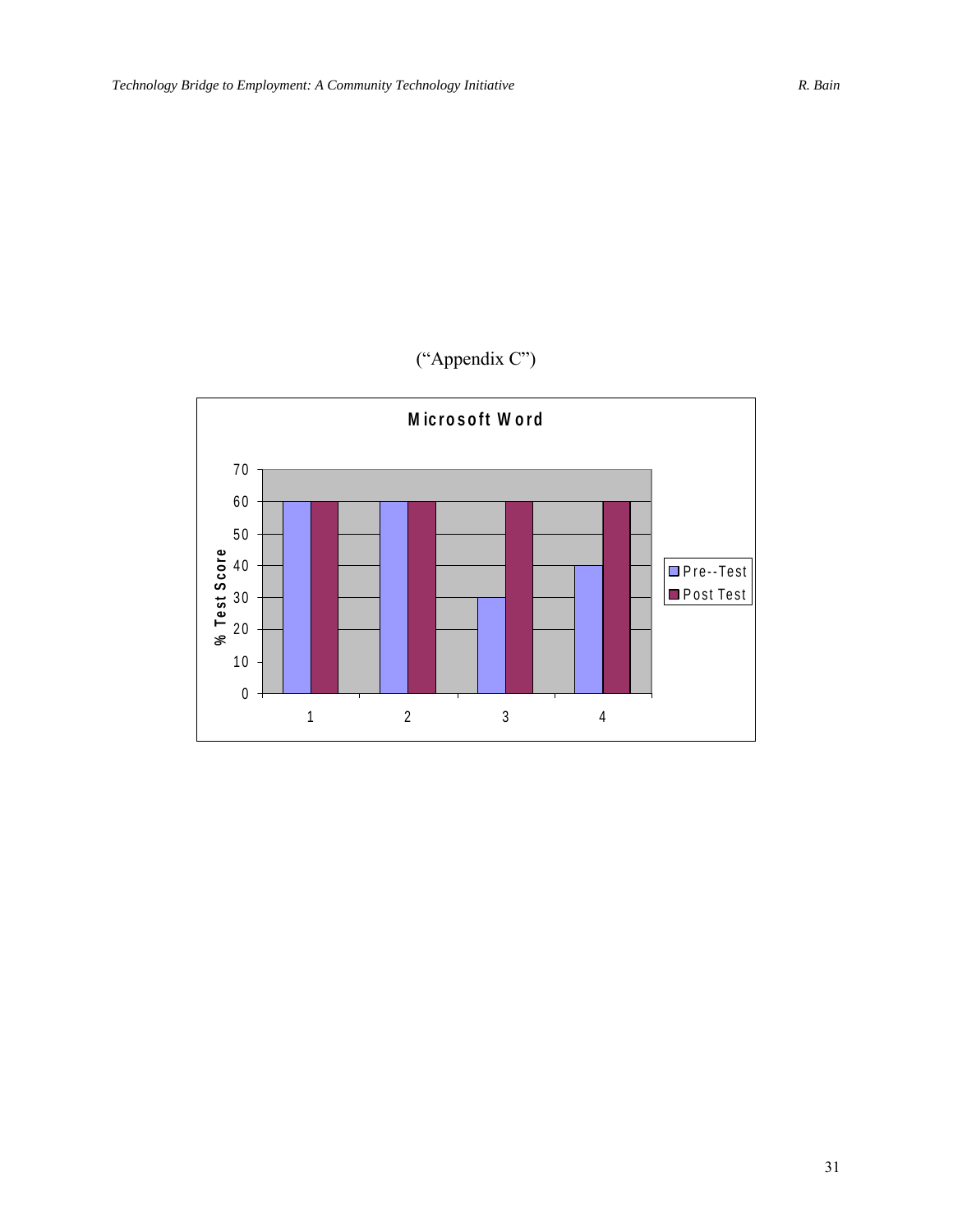### ("Appendix D")

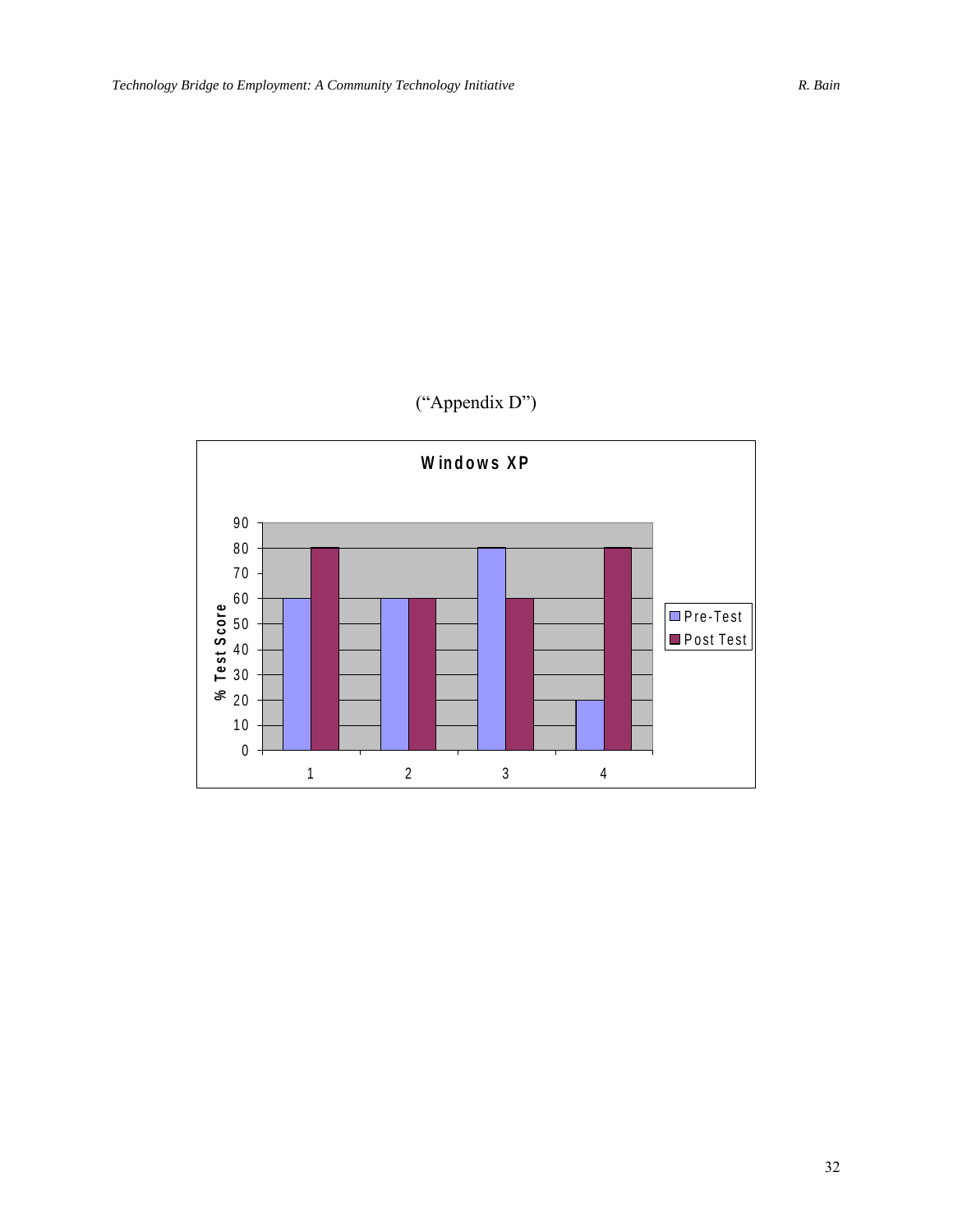# ("Appendix E")

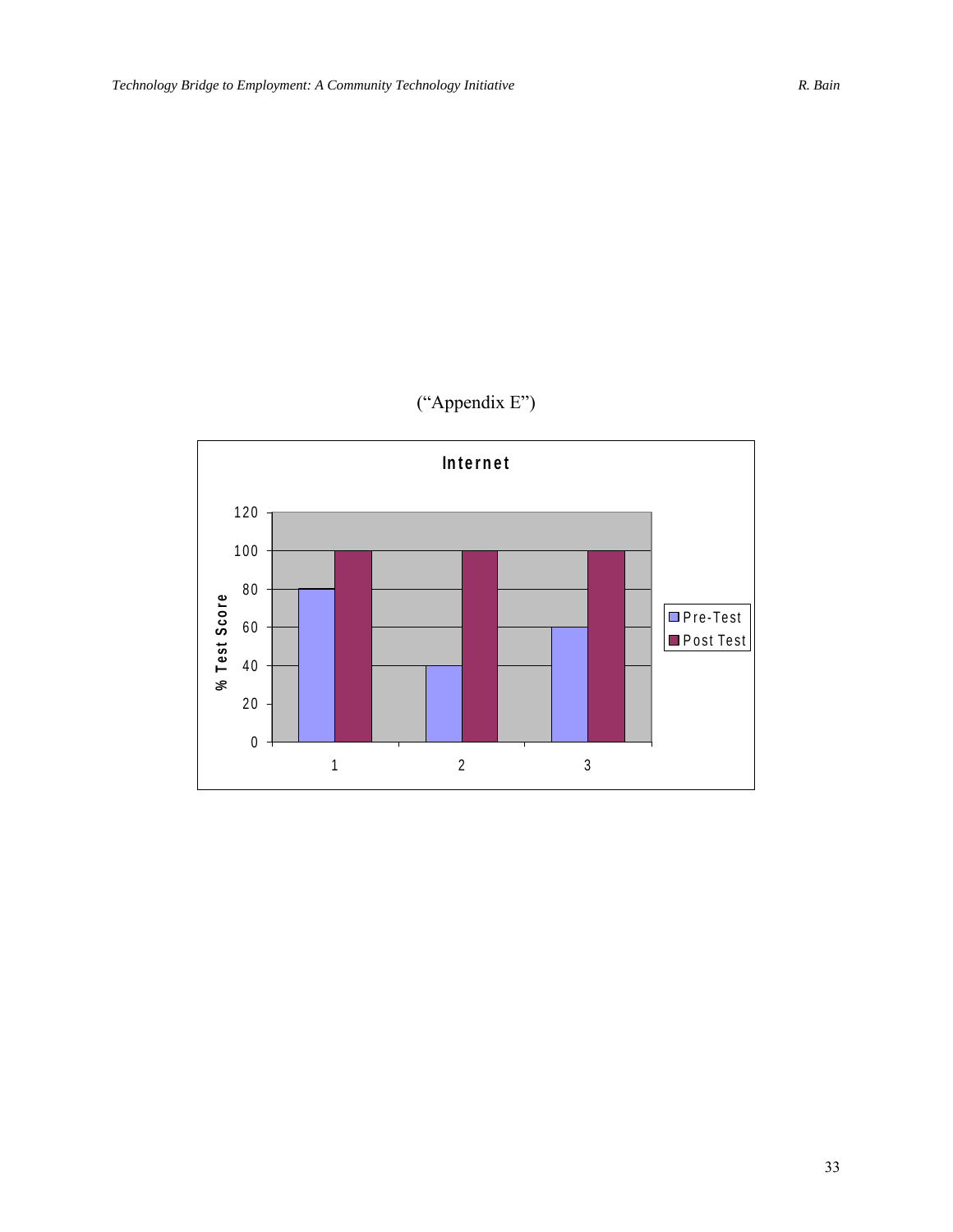## ("Appendix F")

| <b>Current Week</b>                                                                      |             |       |                                                                                                         |                                             |    |                                        |              |              |
|------------------------------------------------------------------------------------------|-------------|-------|---------------------------------------------------------------------------------------------------------|---------------------------------------------|----|----------------------------------------|--------------|--------------|
| Weeks                                                                                    | 03/05       |       | $\left  03/12 \right  03/19 \left  03/26 \right  04/02 \left  04/09 \right  04/16 \left  04/16 \right $ |                                             |    |                                        |              | 04/23        |
| Tasks                                                                                    | to<br>03/12 | to    | to<br>$\left  03/19 \right  03/26 \left  04/02 \right  04/09 \left  04/16 \right $                      | to                                          | to | to                                     | to<br> 04/23 | to<br>04/30  |
| Technology<br><b>Bridge</b><br>Employment<br>to<br>Orientation/CAAELII Pre-test          |             |       |                                                                                                         |                                             |    |                                        |              |              |
| Process/Introduction<br>The<br><b>Success</b><br>to<br>Keyboard and other output devices |             |       |                                                                                                         |                                             |    |                                        |              |              |
| Developing Your Plan/ Intro to resume<br>writing /Computer Basics                        |             |       |                                                                                                         |                                             |    |                                        |              |              |
| Introduction to Windows XP                                                               |             |       |                                                                                                         |                                             |    |                                        |              |              |
| Microsoft Word/Revising and editing resumes                                              |             |       |                                                                                                         |                                             |    |                                        |              |              |
| <b>Internet Explorer</b>                                                                 |             |       |                                                                                                         |                                             |    |                                        |              |              |
| Judge Mia Dickson Topic from poverty to<br>Prosperity                                    |             |       |                                                                                                         |                                             |    |                                        |              |              |
| <b>Job Interest Profilers CAAELII Post-Test</b>                                          |             |       |                                                                                                         |                                             |    |                                        |              |              |
| <b>Tasks</b>                                                                             | 03/05       | 03/12 |                                                                                                         | $\left 03/19\right 03/26\left 04/02\right $ |    | 04/09 04/16 04/23                      |              |              |
| Weeks                                                                                    | to<br>03/12 | to    | to<br>$03/19$ 03/26 04/02                                                                               | to                                          | to | to<br>$\left 04/09\right 04/16\right $ | to<br> 04/23 | to<br> 04/30 |

Project: Technology Bridge to Employment (TBE)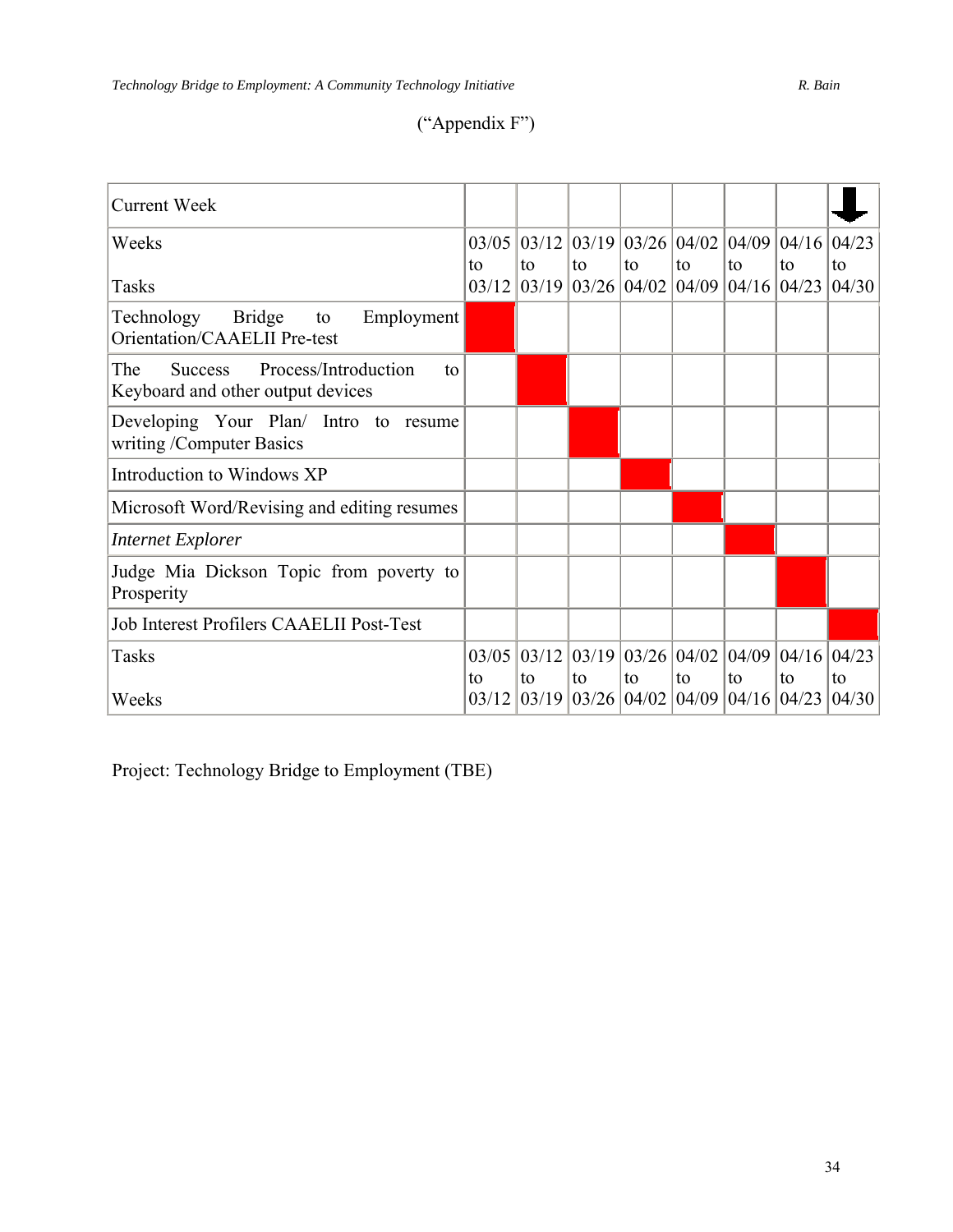### V. Project Outcomes



### ("Appendix G")

The program shows pie chart results for the 8 students that comprised the program by gender, employment, whether they participated in any type of vocational training prior to attending the Technology Bridge to Employment workshops, whether they had a General education diploma or High school Diploma. Results are as follows:

Gender=50% of the population were male; the other 50% were female.

Employment=28.6% were employed, 42.9% were unemployed, the other 28.6 employment status was unknown.

Vocational status=50% of population had received some form of vocational prior to this program. 37.5% had received no prior vocational training, and 12.5% prior vocational status unknown.

GED=12.5% had a GED.

Diploma=62.5%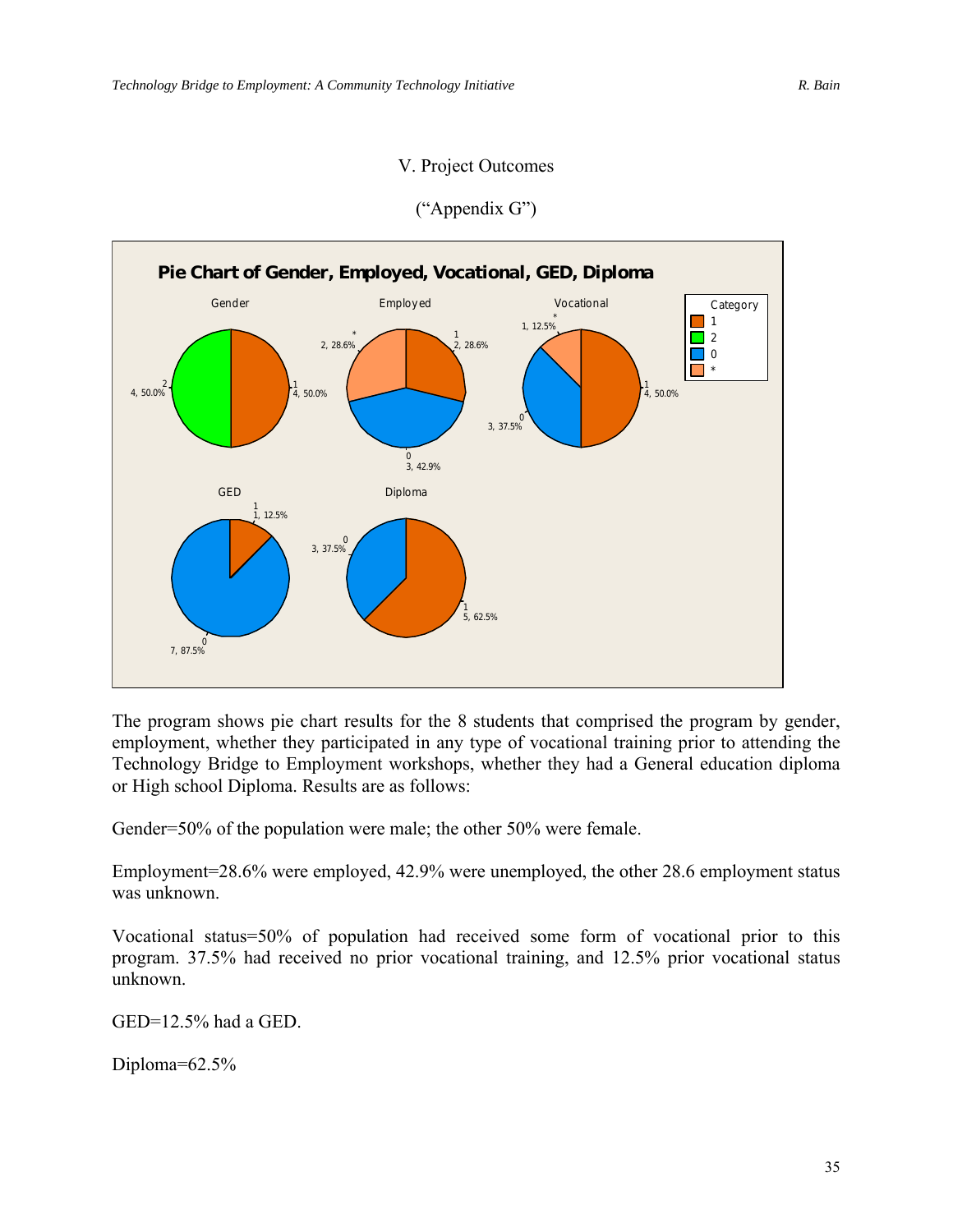### ("Appendix H: Anderson-Darling Normality Test Instrument")

A pre-test was administered before instruction began to assign a measure to the level of computer abilities of the program participants. Students self identified whether they were familiar with each of Microsoft, *Windows XP*, or *Internet Explorer* specific computer skills. (See Table C, D, E.) The test of each topic was based on 5 questions each being 20 points each. 80%or higher was consider a passing grade, below 80% was considered not passing.

Scores on the pre-test ranged from a low of 20 to a high of 80 %with an average of 53.64. The results are summarized in the table below.

The summary of scores on the pre-test

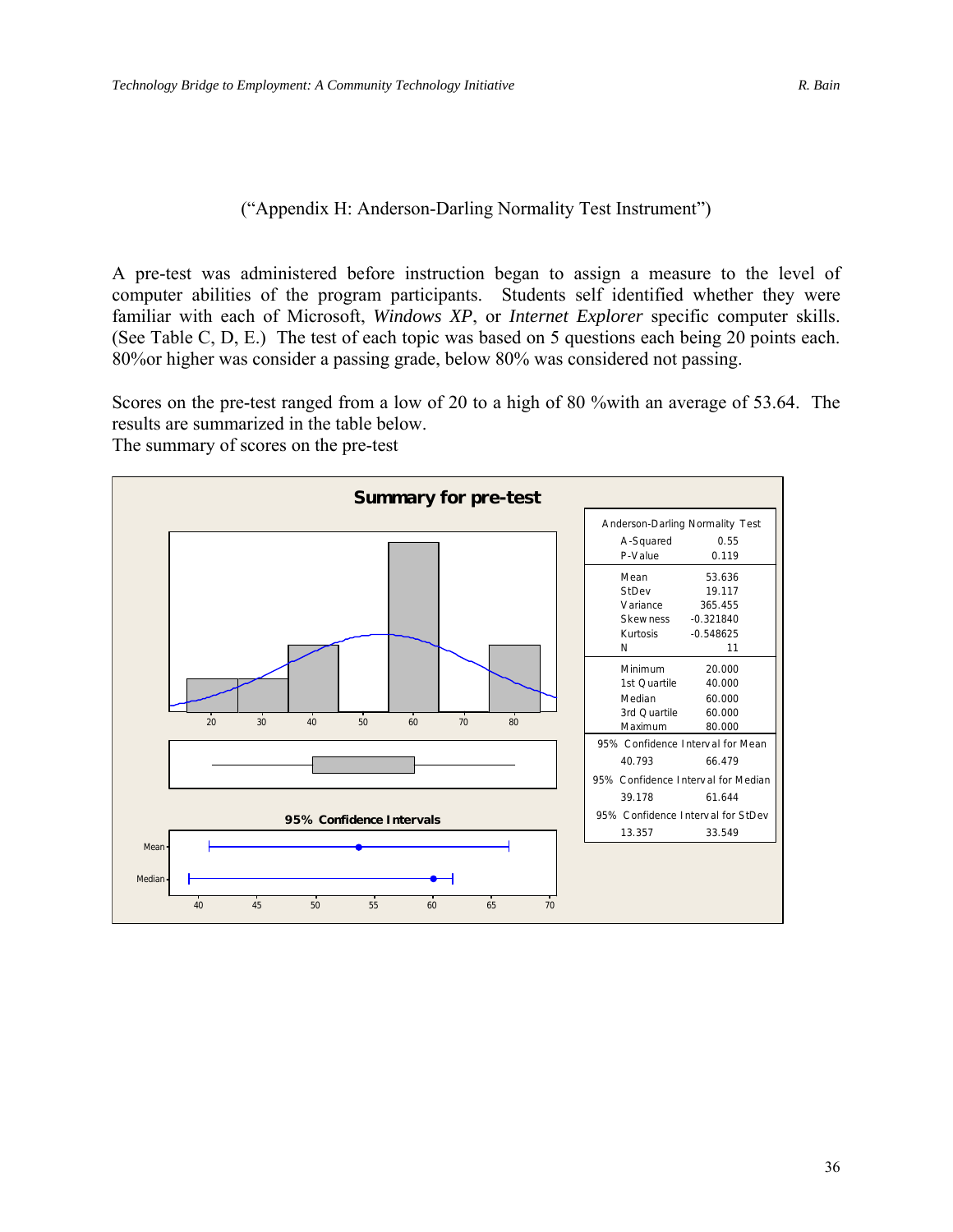### ("Appendix I: Box Plot Result Instrument")

Instruction improved participants' scores on the same test at the end of the program, as is demonstrated in the comparative box plot below. The average on the test improved nearly 21 points (as is indicated by the line connecting the two box plots.)

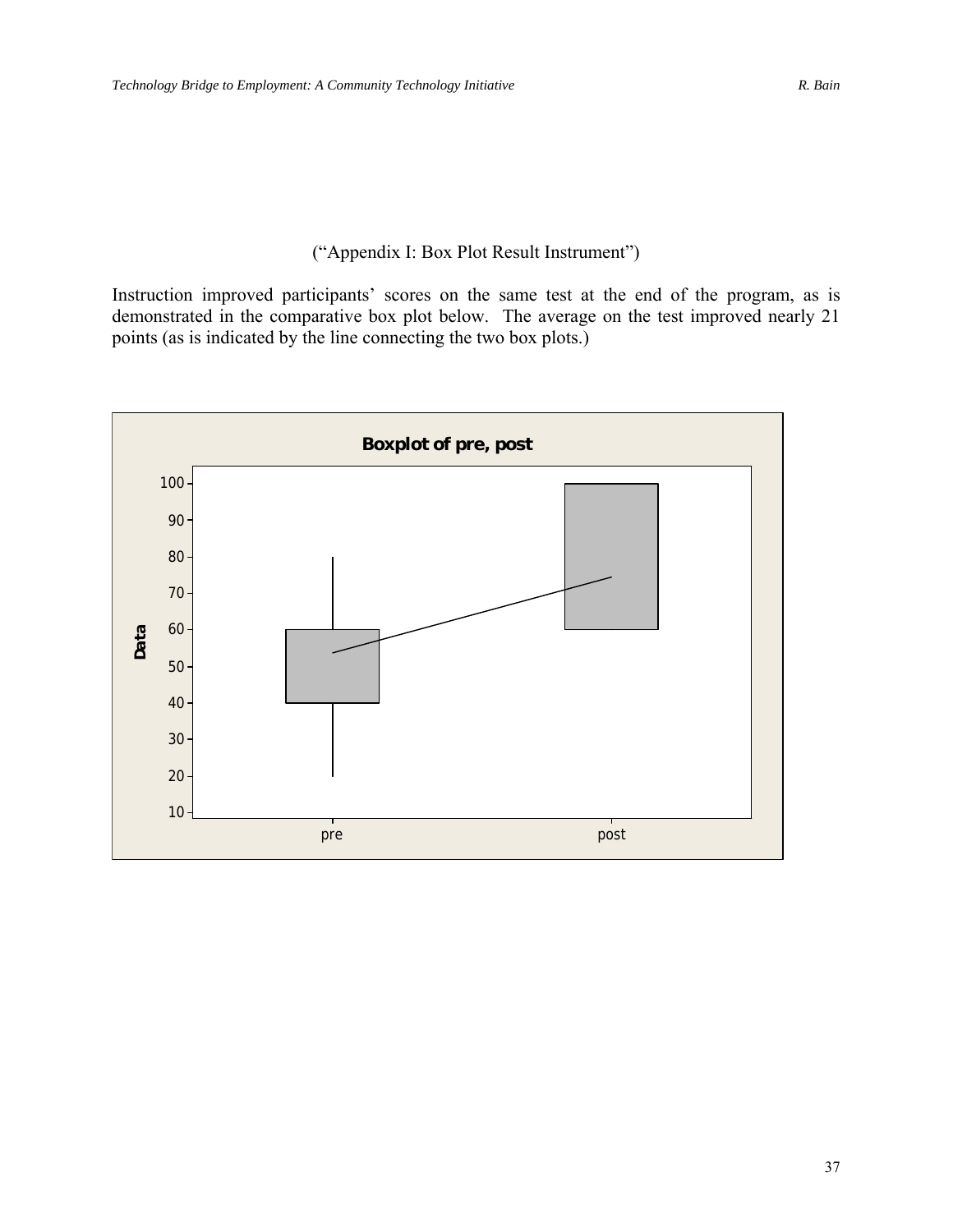("Appendix J: Summary for Post Test Instrument") The results for post test are summarized below. Following the supplemental instruction, the lowest test scores were 60, which is above the pretest average.

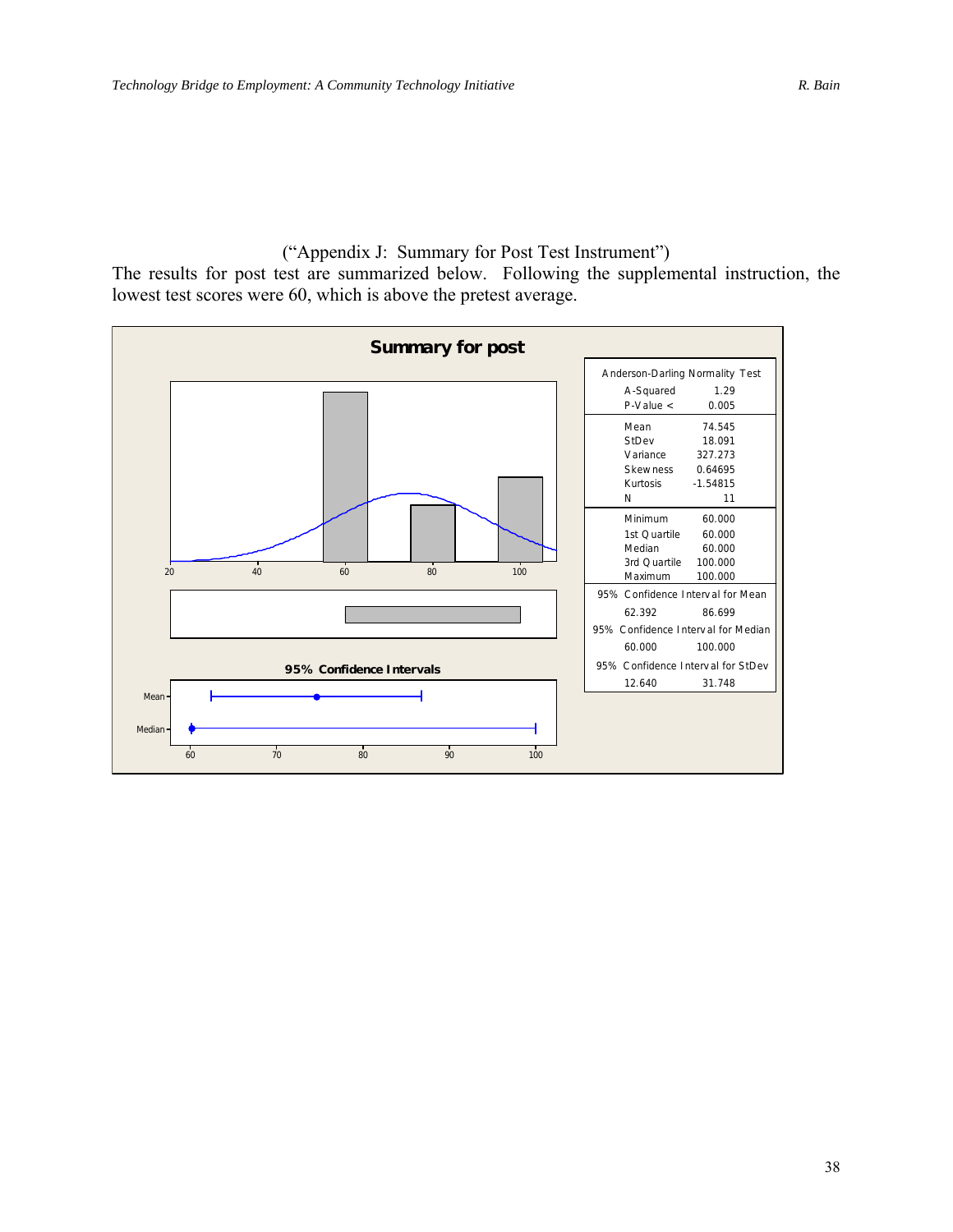

### (Appendix K: Summary Pre and Post test differences Instrument)

Descriptive Statistics: pre, post, dif

| Variable N Mean StDev Minimum |  |  |                       | Q1 Median Q3 Maximum |                         |                                       |  |
|-------------------------------|--|--|-----------------------|----------------------|-------------------------|---------------------------------------|--|
| Pre $11\,53.64\,19.12\,20.00$ |  |  |                       |                      | 40.00 60.00 60.00 80.00 |                                       |  |
| Post                          |  |  | 11 74.55 18.09 60.00  |                      |                         | 60.00 60.00 100.00 100.00             |  |
| Dif                           |  |  | 11 20.91 25.48 -20.00 |                      |                         | $0.000000000$ $20.00$ $40.00$ $60.00$ |  |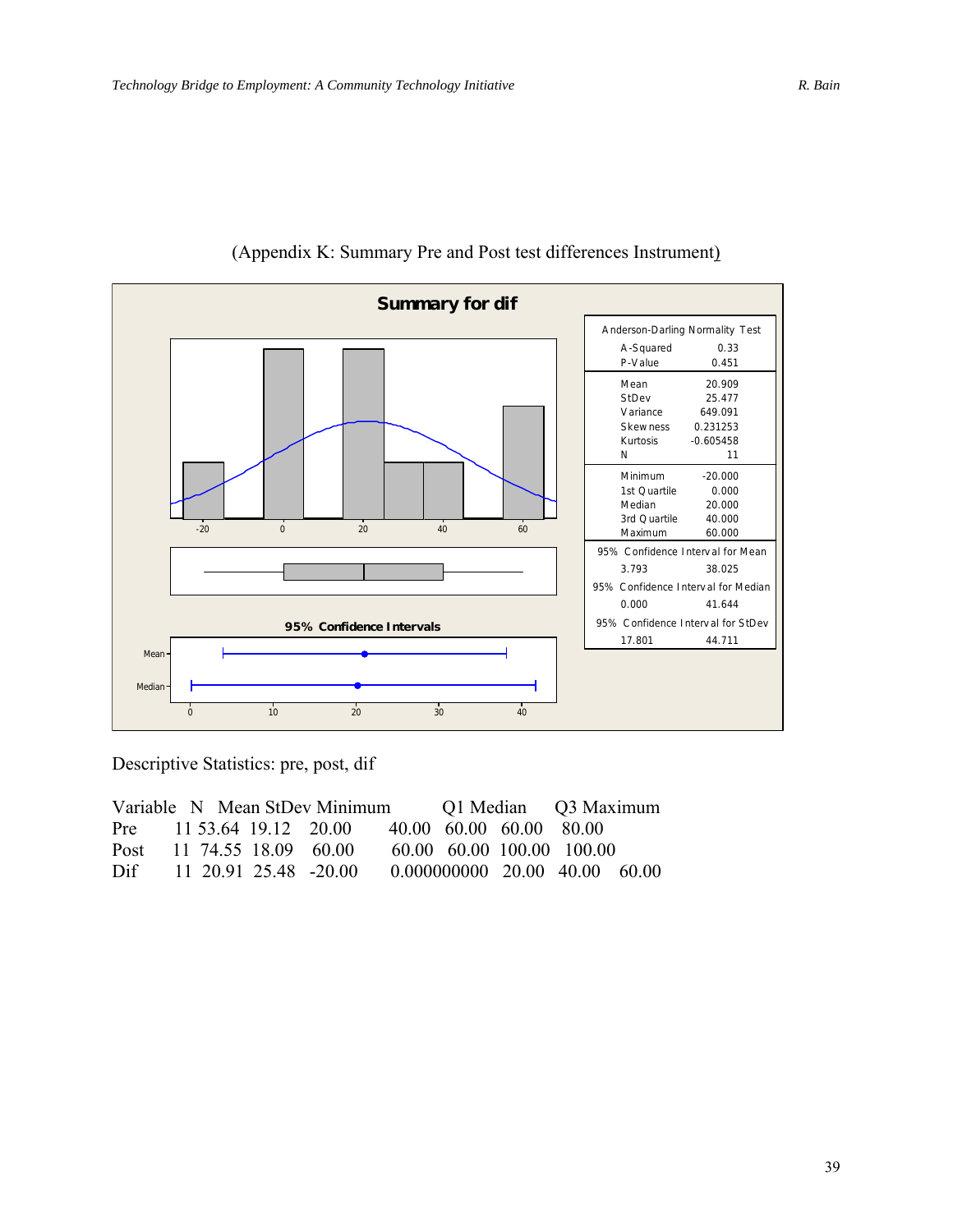### ("Appendix L: Paired T-test Instrument")

To evaluate the efficacy of the educational program, I performed a paired t-test to test. While the sample size is small, the differences in test scores are statistically significant. Since the sample size was not greater than 30, in order to perform the hypothesis test, I first looked at the normal probability plot and the p-value attached to the Anderson Darling normality test. As you can see from the probability plot below, the pattern is approximately linear and the p-value is 0.451. This indicates that although there is an observed difference between a straight line and the pattern in the data, the difference is insignificant. Therefore, we can proceed with the paired ttest and be confident that the underlying data is at least approximately normally distributed.



For the paired t-test the change in the individuals scores are compared, not the change in the aggregate or average of the scores. This is important because I am interested in the effect of the training on the individuals.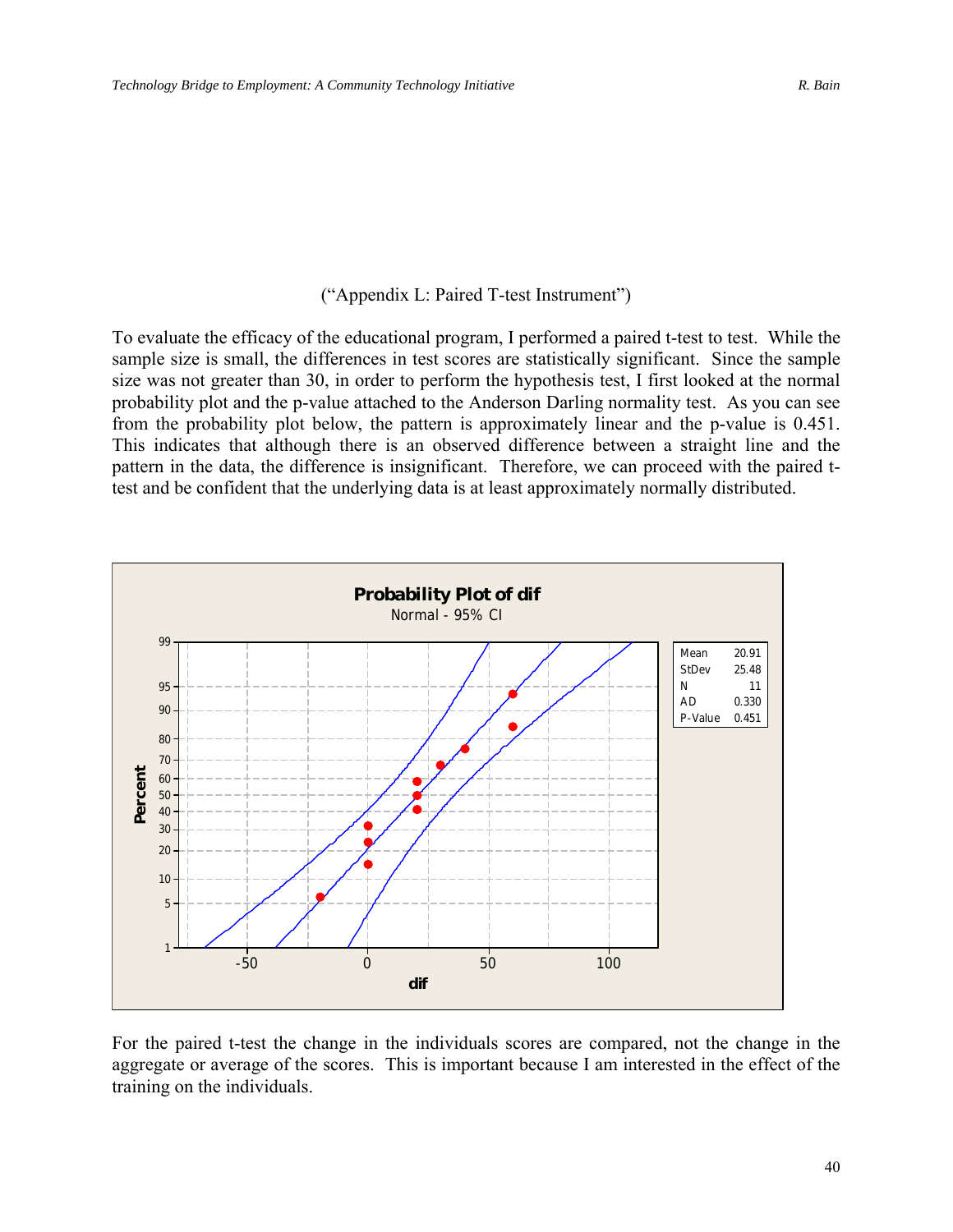Ho:  $\mu_d = 0$  (There was no difference in the scores). Ha:  $\mu_d > 0$  (The scores improved).

The t-value for the difference in scores is 2.72 with a p-value of 0.011. This means that we reject the null hypothesis, that there was no difference in the scores. In other words, the data provides sufficient evidence to conclude that the scores improved significantly, that the observed improvement in scores is not just due to chance.

Paired T-Test and CI: post, pre

Paired T for post – pre

 N Mean StDev SE Mean Post 11 74.5455 18.0907 5.4545 Pre 11 53.6364 19.1169 5.7640 Difference 11 20.9091 25.4773 7.6817

95% lower bound for mean difference: 6.9863 T-Test of mean difference =  $0$  (vs > 0): T-Value = 2.72 P-Value = 0.011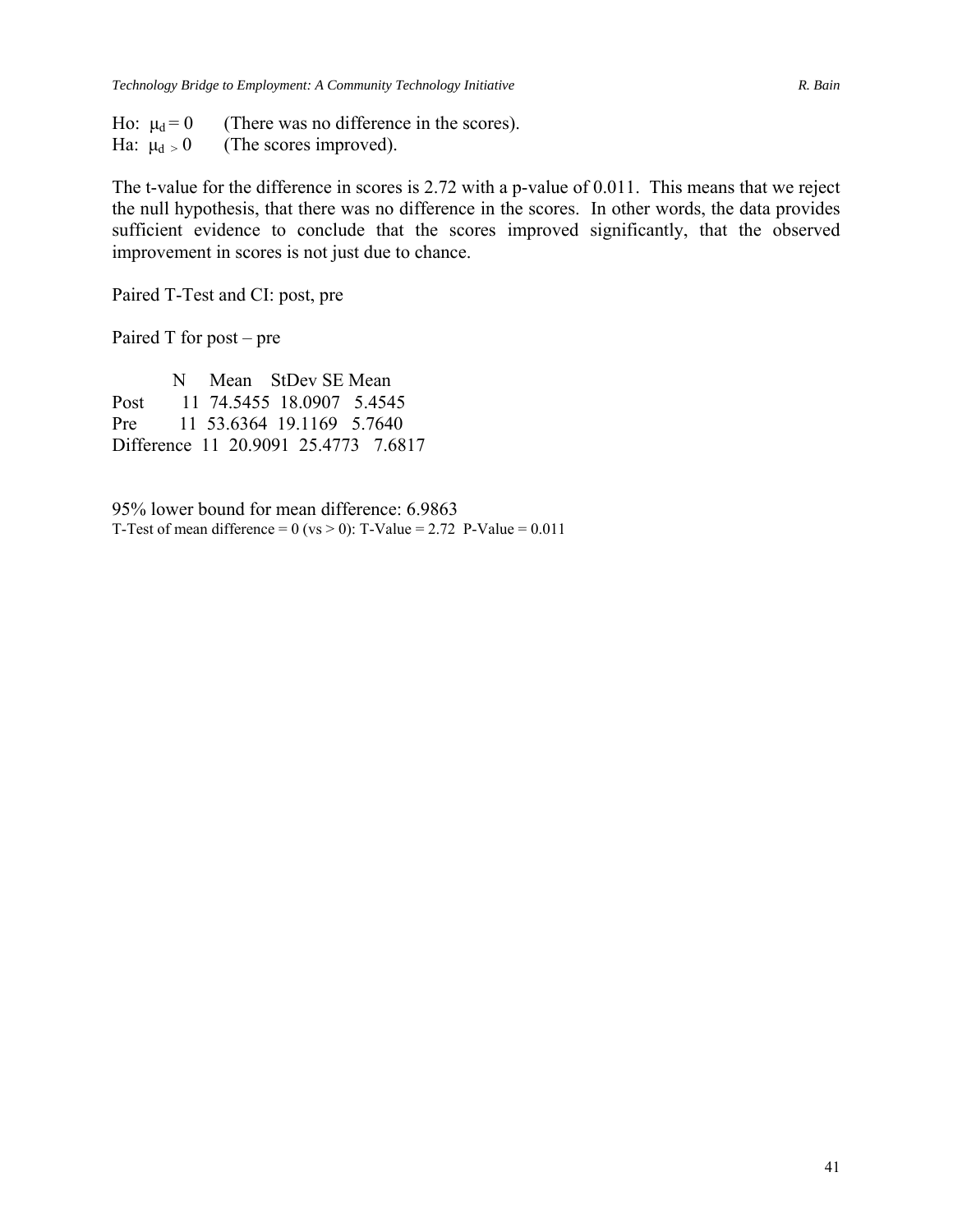### ("Appendix M: Scatter Plot of Dif vs. Pre Instrument")

Additionally, you can see that people with the lowest starting skill levels had the greatest improvement in their scores.

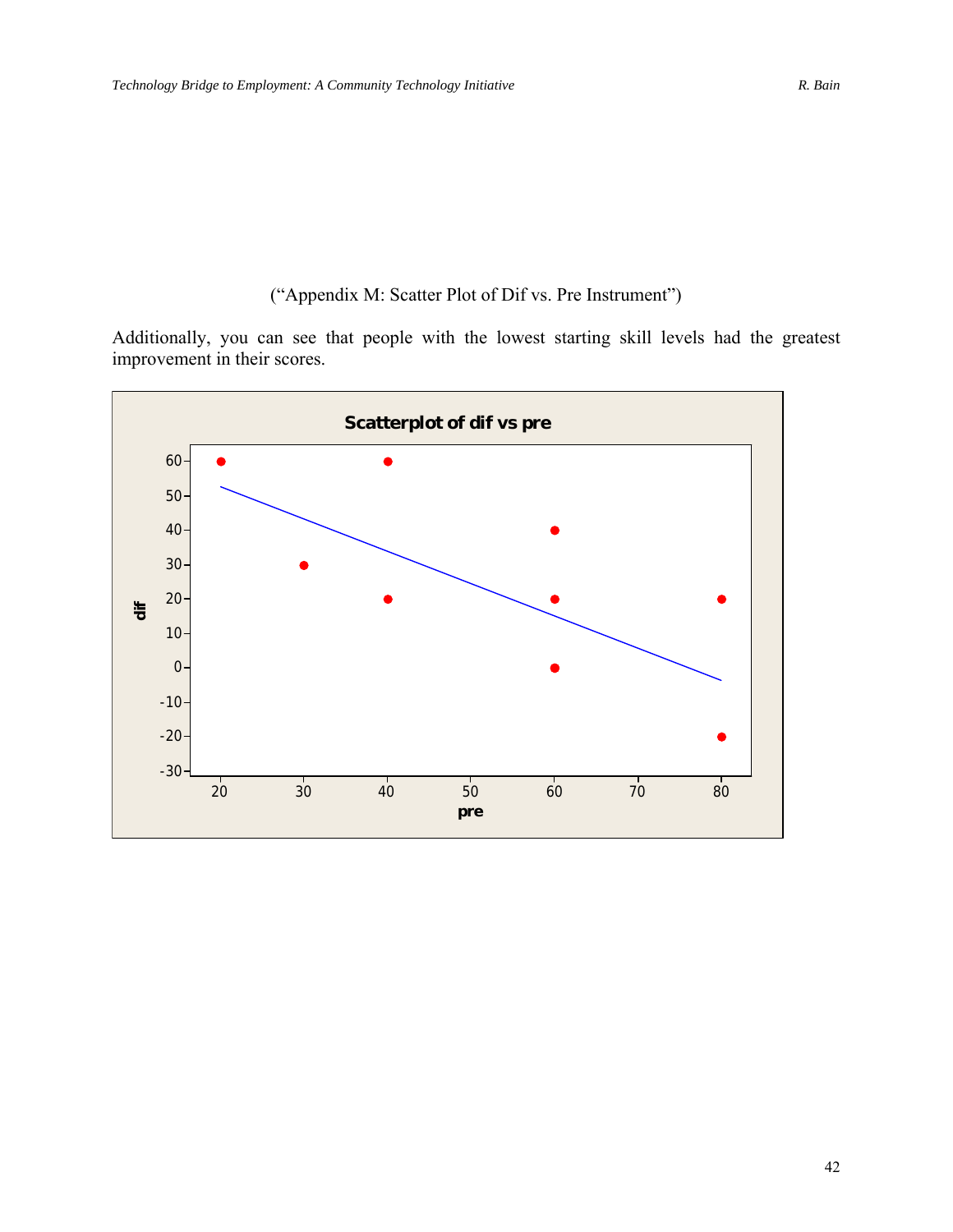### X. References

Barr, S. M. (2004). "Banking the Poor," Yale Journal on Regulation 21, 1 p. 121 (Reviewed online at <http://library.rit.edu/electronic/proquest/proquest.html>).

Center for Urban Policy Research, The, "Creating an information Democracy" (Reviewed online on 12-14-06 at [www.policy.rutgers.edu/cupr/aspen/chap8.pdf\)](http://www.policy.rutgers.edu/cupr/aspen/chap8.pdf).

Conrad, A. C. (2004). The Role of Public Policy in Skills Development of Black Workers in the 21<sup>st</sup> Century. The Black Workers in the 21<sup>st</sup> Century 2, pp. 127-145.

Cummings, Thomas G. & Worley Christopher G. (2005) Organization Development and Change  $8<sup>th</sup>$  edition pp. 9-219

Davies, S. & Pinkett, R. D. & Servon, L. & Schwartz-Wiley, A. (2003). Community Technology Centers as Catalyst for Community Change. A Report to the Ford Foundation. pp. 7- 10 (Reviewed online on 10/07/06 at [www.mathstar.nmsu.edu/edu621/Shirley\\_molly2001.html\)](http://www.mathstar.nmsu.edu/edu621/Shirley_molly2001.html).

Dover, K. H. (1999). "Dr. S. Knowles-Biography, "Your Guide to Adult/Continuing Education Newsletter. (Reviewed online on 3/19/07 at http//adulted.about.com/cs/adultlearningthe/a/Knowles.html).

Dragulanescu, N.G. (2002). Social Impact of the "Digital Divide" in a Central-eastern European country. International information & library review 34(2): 139-151.

Duquaine-Watson, J. (2006**). "**Understanding and combating the digital divide for single mother college students, Equal Opportunities International" 25, 7 p. 562 (Reviewed online on 4/21/07 at **[http://library.rit.edu/electronic/proquest/proquest.html\)](http://library.rit.edu/electronic/proquest/proquest.html).** 

Furdell, P. (2004). Trends, Policies, and Economic Conditions Affecting Poverty in America's Cities and Towns: A Discussion Paper. (Reviewed online on 11/16/06 at [www.nlc.org/content/files/trends,policies,aneconomiccondition.](http://www.nlc.org/content/files/trends,policies,aneconomiccondition)).

Hargittai, E. (2002). "Second-Level Digital Divide: Differences in Peoples Online Skills," First Monday Peer-Reviewed Journal 7, 4 (Reviewed online on 4/21/07, at [http://firstmonday.org/issues/issue7\\_4/hargittai/index.html\)](http://firstmonday.org/issues/issue7_4/hargittai/index.html).

Indicators of Welfare Dependence Annual report to Congress (2006) (Reviewed online at [http://aspe.hhs.gov/hsp/indicators-rtc/index.shtml on 4/19/07\)](http://aspe.hhs.gov/hsp/indicators-rtc/index.shtml on 4/19/07).

Dr. Kuttan. A. & Dr. Peter. L. (2003). The Urgency of the Digital Divide, Digital Divide to Digital Opportunity, pp. 53-58, 98.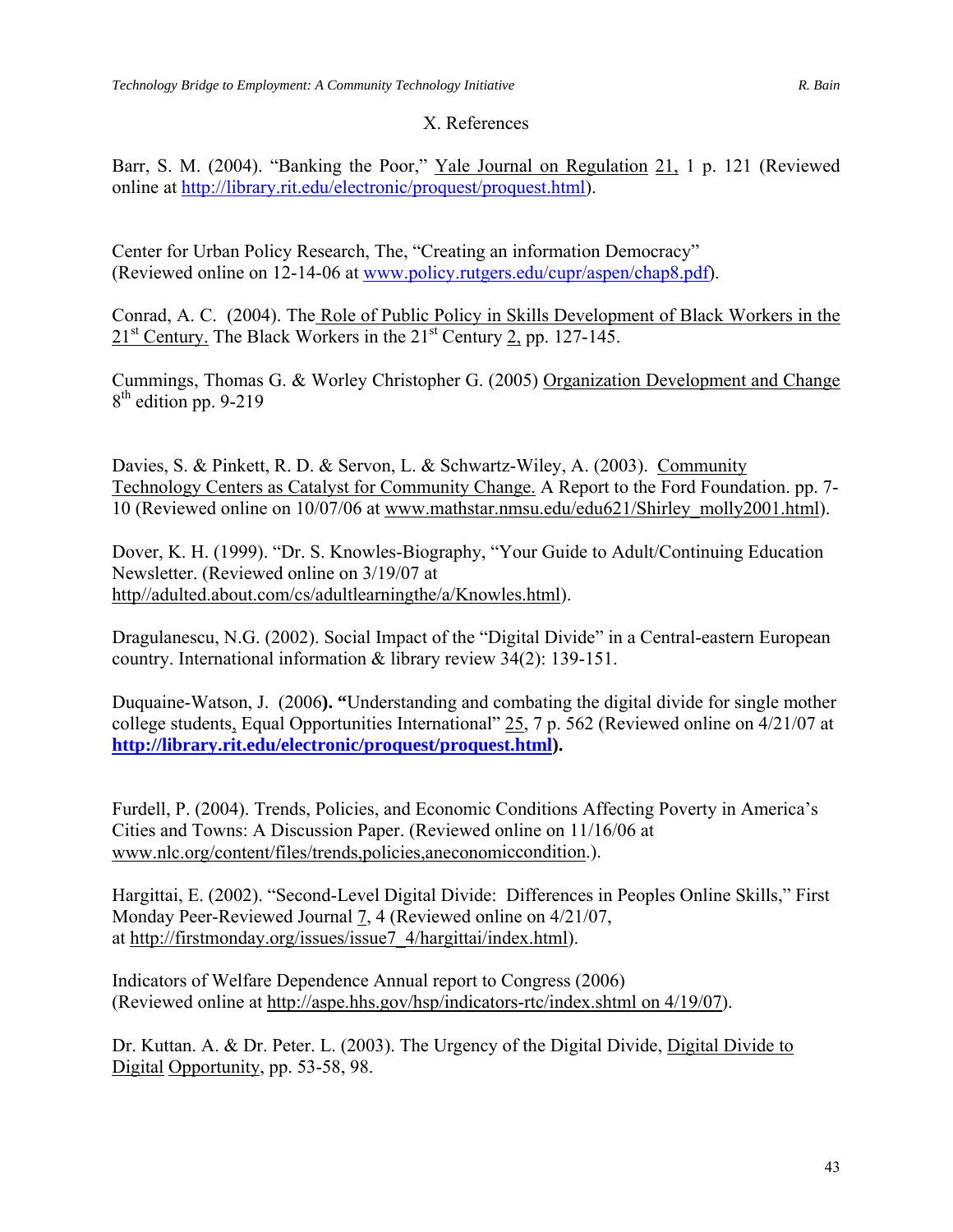Microsoft, Annual Report of Giving (2005). (Reviewed online on 4/23/07, at [www.microsoft.com/about/corporatecitizenship/citizenship/giving/about\)](http://www.microsoft.com/about/corporatecitizenship/citizenship/giving/about).

Microsoft Community Affairs (2007), (Reviewed online on 4/24/07 at **[www.microsoft.com/about/corporatecitizenship/citizenship/giving/about](http://www.microsoft.com/about/corporatecitizenship/citizenship/giving/about)**).

Monroe County /Rochester Process Steps (2000). "Building Skills in Monroe County" (Reviewed online on 4/29/07 at [www.labor.state.ny.us/workforcenypartners/promising\)](http://www.labor.state.ny.us/workforcenypartners/promising).

Moreland, M V. (2003). "How to Teach Adult Learners," ROI Learning's Professional Guideline Series. p.3).

Mossberger, K.& Tolbert J. C. & Gilbert, M (2006) Race, Place and Information Technology, Urban Affairs Review 41, 5 p. 583 (Reviewed online on 4/21/07 at [http://library.rit.edu/electronic/proquest/proquest.html\)](http://library.rit.edu/electronic/proquest/proquest.html).

Nicholson, K., & Hancock, D., & Dahlberg, T. (2007). "Preparing Teachers and Counselors to Help Under-Represented Populations Embrace the Information Technology Field, "Journal of Technology and Teacher Education 15, 1 p. 123 (Reviewed online on 4/21/07 at [http://library.rit.edu/electronic/proquest/proquest.html\)](http://library.rit.edu/electronic/proquest/proquest.html).

Norris, P. (2001). Social Inequalities, Digital Divide Civic Engagement, Information Poverty, and the Internet Worldwide p. 68.

NIFL-Technology (2003). [NIFL-Technology: 3042] CAAELII Coalition (Reviewed on line on 12/19/06 at www.nifl.gov/nifl-technology/2003/0325.html)

O'Hara, D. & King T. C. (2001). The Workforce Investment Act of 1998, The Nelson A. Rockefeller Institute of Government, Albany New York. (Reviewed online 11 05-06 at [www.rockinst.org/quick\\_tour/federalism/wia.html](http://www.rockinst.org/quick_tour/federalism/wia.html)).

Roach, R. (2007). Diverse Issues in Higher Education 24 2; p. 14 (Reviewed online on 4/22/07 at [http://library.rit.edu/electronic/proquest/proquest.html\)](http://library.rit.edu/electronic/proquest/proquest.html).

Rohde, L. G. & Shapiro, R. (2000). Falling Through the Net Toward Digital Inclusion: A Report on Americans' Access to Technology Tools p. 10 (Reviewed online on 4/29/07 at search.ntia.doc.gov/pdf/fttn00.pdf).

Salpeter, J. (2006). Digital Divide, Technology and learning 26, 8 p. 22(Reviewed online at <http://library.rit.edu/electronic/proquest/proquest.html>on 4/21/07).

Shapiro J.R. & Rohde L. G. (2000). "Falling Through the Net Toward Digital Inclusion" A Report on Americans' Access to Technology Tools. (Reviewed online on 4/19/07 at search.ntia.doc.gov/pdf/fttn00.pdf) pp. 5-10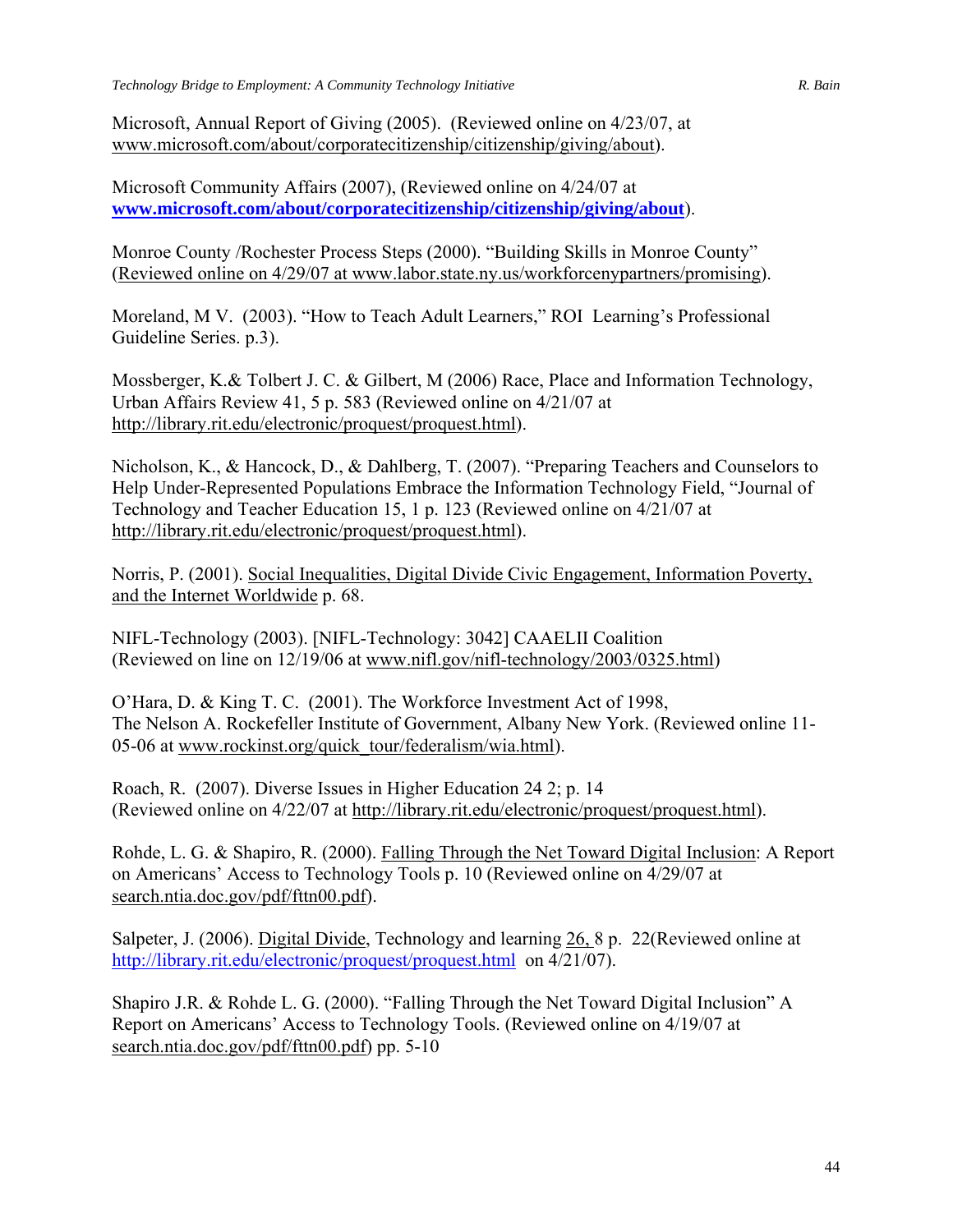Smiley, A. M. (2001). Planned Change in Organization Development. (Reviewed online on 2/26/07 at **[academic.emporia.edu/smithwil/001fmg456/eja/smiley.html](http://www.academic.emporia.edu/smithwil/001fmg456/eja/smiley.html)**).

Smith, M. K. (2002). 'Malcolm Knowles, informal adult education, self-direction and anadragogy', the encyclopedia of informal education (Reviewed online on 4/29 at [www.infed.org/thinkers/et-knowl.htm](http://www.infed.org/thinkers/et-knowl.htm)).

Steven P.M. Robinson P.J. (2007). The Income Digital Divide: Trends and Predictions for Levels of Internet Use. Social Problems. 54, 1 p.1 (Reviewed online on 4/21/07 at [http://library.rit.edu/electronic/proquest/proquest.html\)](http://library.rit.edu/electronic/proquest/proquest.html).

Town, G. (2007). Urban League's plan to close the digital divide, New Amsterdam News 98, 13, p. 29 v (Reviewed online at [http://library.rit.edu/electronic/proquest/proquest.html\)](http://library.rit.edu/electronic/proquest/proquest.html).

U.S. Department of Education, and Office of Vocational and Adult Learning. (2005). Adult Education and Family Literacy Act 1998. (Reviewed online on 4/19/07 at [www.ed.gov/about.offices.list/ovae.pi/adulted/aeflaprogfacts.doc](http://www.ed.gov/about.offices.list/ovae.pi/adulted/aeflaprogfacts.doc)).